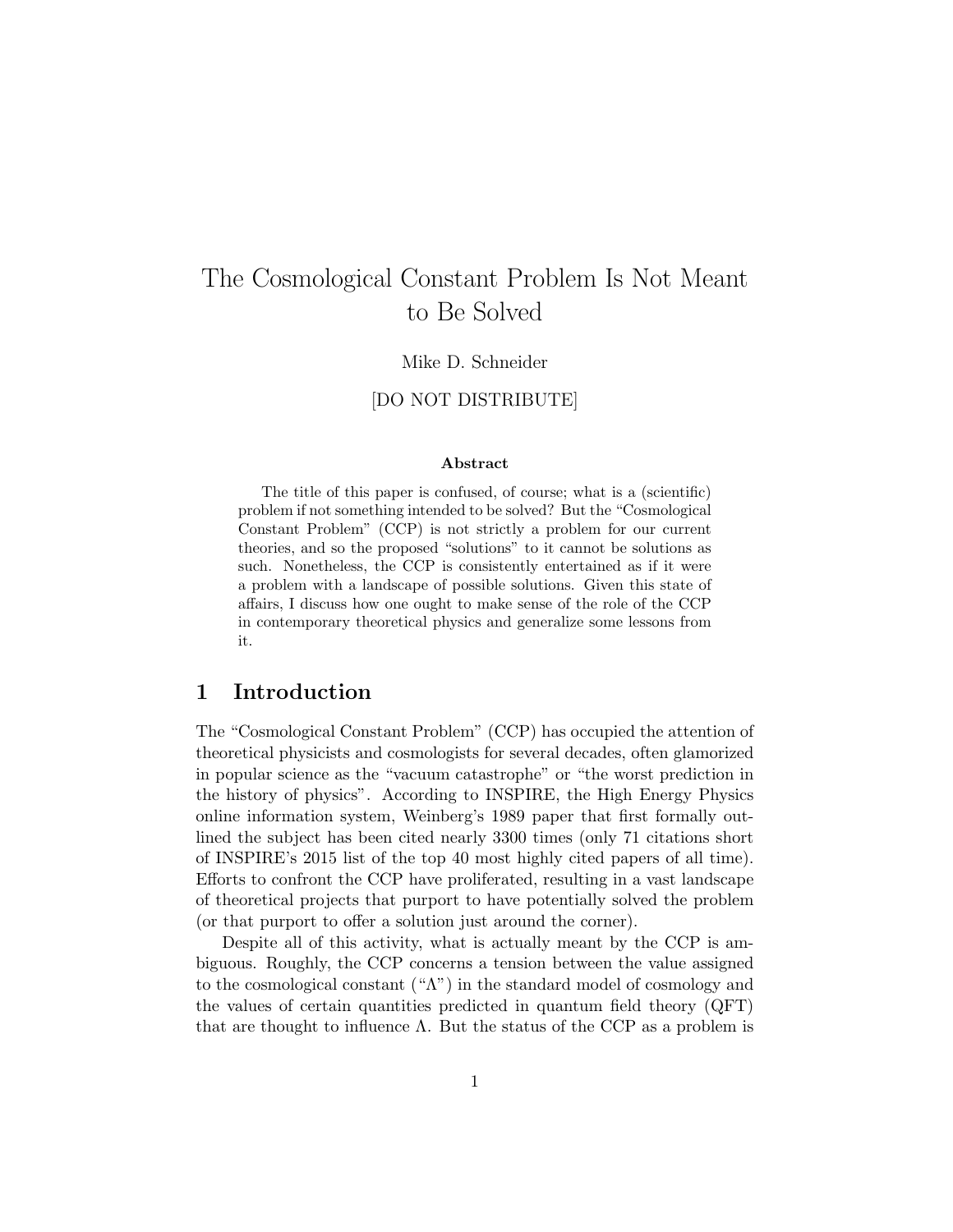made complicated by two observations. First, it is unclear by what merits the quantities from QFT are relevant to the standard model of cosmology built on classical (i.e. not quantum) physics. Second, even if such quantities are relevant, the current standard model of cosmology can accommodate them: one needs only to fine-tune a new parameter available in the standard model, usually denoted  $\Lambda_0$ , to counteract their presumed effects on  $Λ$ . Consequently, not only is there no explicit conflict concerning  $Λ$  in the current standard model of cosmology, but moreover the model is robust in the face of the empirical predictions from QFT that are usually offered as credible threats. As such, the CCP cannot be understood as a problem for the current standard model of cosmology. (Section 2 will formally develop this claim.)

The situation is quite different when one leaves behind present, wellevidenced physical theory and speculates about what a quantum theory of gravity will entail for the future of cosmology. Under certain ordinary assumptions about the relationship between cosmology and any local theory of matter, the CCP could become an actual conflict between theory and observation in the next generation of physical theory. But competing semiclassical intuitions about what our current theories imply about future theories of quantum gravity make it unclear how to assess that conflict. Granting different assumptions about what quantum gravity will ultimately entail gives rise to different characterizations of the CCP, and as a consequence the proposed "solutions" offered to the CCP are segregated into several pairwise incompatible categories that differ in their assumptions about the nature of the problem. This makes it difficult to compare the individual virtues of the proposed solutions across categories, but it also suggests a new way of understanding the role of the CCP in shaping future physical theory.

The immediate goal of the present paper is to explain how it is that such incompatible theoretical proposals can all simultaneously count as plausible solutions to the CCP. In other words, by virtue of what do the proposals in each of the categories count as approaches to solving the CCP? Generalizing from the case of the CCP, section 4 will argue that some problems in theoretical physics are not meant to be solved; instead, their primary function is to sketch out new avenues of theoretical research. Under this view, what constitutes a possible "solution" to such a problem is any possible schematic for the next generation of physical theory that is well-suited to reproduce the virtues of the present theory and improve upon it in at least one precise regard: by providing an explanation for how it is that the problem (now articulable) is already taken care of in the new theory. In this way, the activity of solving such a problem amounts to scientific progress of an exclusively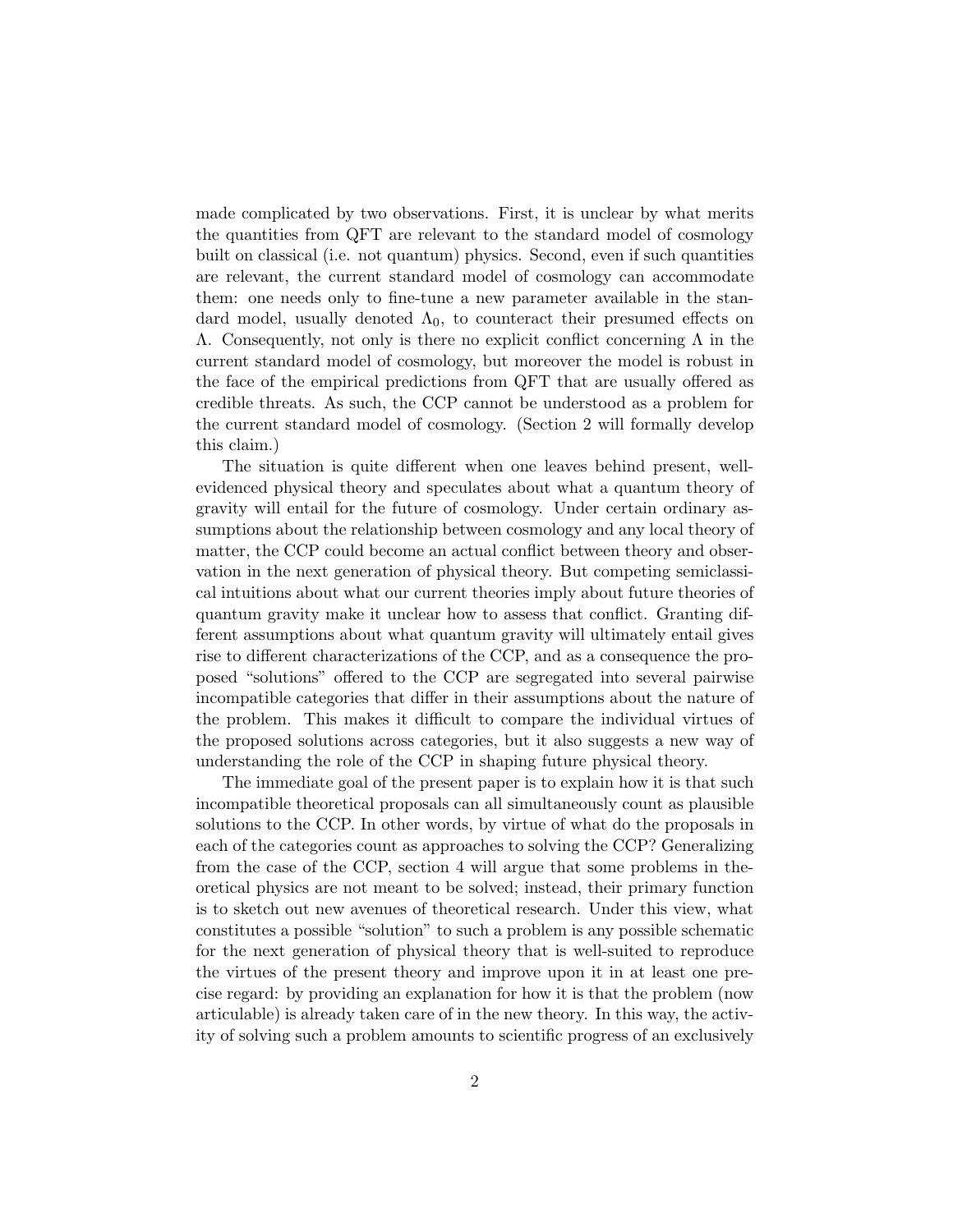theoretical kind, which is nonetheless grounded in empirical considerations that follow as consequences of our best contemporary physical theories.

## 2 The "Cosmological Constant Problem" Is Not a Problem (For Current Theory)

This section ought to begin with a statement of the CCP, but there is no statement of it that is both concise and wholly satisfying. This is primarily because on multiple occasions, the content of the CCP has shifted, giving rise to distinctions in the literature between terms such as the "old" CCP, the "new" CCP, and the "cosmic coincidence problem". Moreover, the relationships between each of these variants of the CCP are dubious, including the extent to which the later ones replace or augment the earlier ones (e.g. when is a solution to one necessarily a solution to the others?). There is indeed a simple characterization of the CCP that encapsulates each of its variants, but some background will be needed in order to state it.

Let a cosmological model be a triple  $(M, g_{ab}, T_{ab})$ , where M is a hausdorff, paracompact manifold that is smooth and connected,  $g_{ab}$  is a smooth, non-degenerate, pseudo-Riemannian metric on  $M$ , and  $T_{ab}$  is the stressenergy tensor of a collection of matter fields over  $M$ . The induced pair  $(M, g_{ab})$  defines the general relativistic spacetime underlying the cosmological model (c.f. Malament  $(2012)$ ).<sup>1</sup> Via the dictates of general relativity (GR), the geometry of spacetime wholly determines the distribution of matter throughout spacetime (as represented by  $T_{ab}$ ) via the Einstein Field Equations (EFE), which in geometrized units  $(c = G = 1)$  can be represented as:

$$
R_{ab} - \frac{1}{2} R g_{ab} = 8\pi T_{ab} \tag{1}
$$

where the left-hand side describes the spacetime geometry (i.e. the curvature of spacetime) via the Ricci tensor  $R_{ab}$  and the Ricci curvature R on the metric, and the right-hand side defines the distribution of matter across the spacetime. The conservation of energy-momentum is satisfied by the covariant divergence of  $T_{ab}$  vanishing everywhere (i.e.  $\nabla^b T_{ab} = 0$ ). This conservation law is, in fact, guaranteed in standard GR as a consequence of the second Bianchi identity, a purely geometrical fact which requires the covariant divergence of the left-hand side of the EFE to vanish.

<sup>&</sup>lt;sup>1</sup>Where it is relevant, the standard model of cosmology is defined over a four-dimensional Lorentzian manifold equipped with a perturbed Friedman-Lemaitre-Robertson-Walker (FLRW) metric.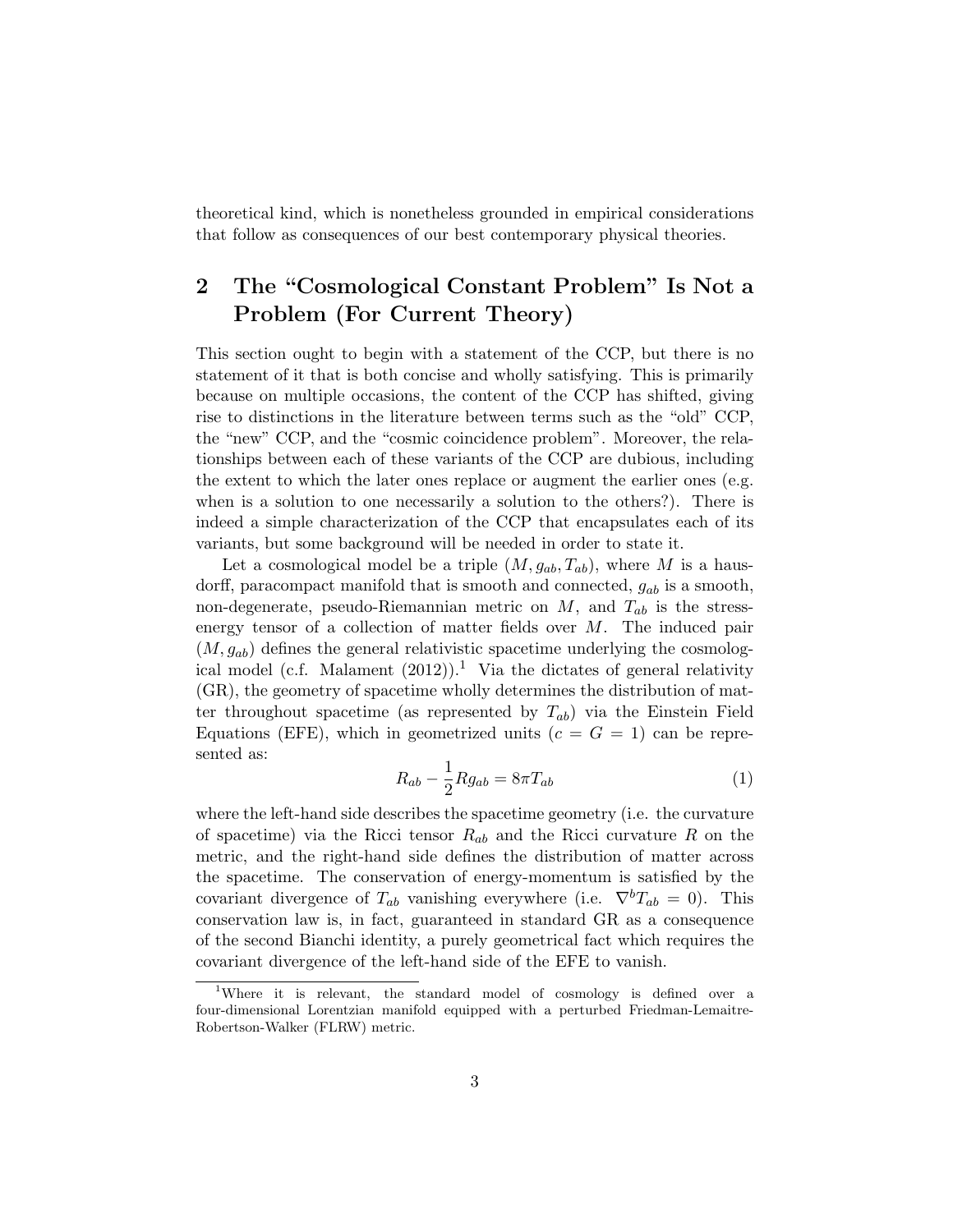Moreover, it is not difficult to show that the left-hand side of the EFE can be modified to include an additional "cosmological" term  $\Lambda g_{ab}$  without losing the conservation law over  $T_{ab}$ , as long as  $\Lambda$  is a constant across all solutions:

$$
R_{ab} - \frac{1}{2} Rg_{ab} + \Lambda g_{ab} = 8\pi T_{ab}
$$

where the cosmological term is naively interpretable as the inherent elasticity of the spacetime (repulsive when, by sign convention,  $\Lambda$  is positive). Historically, this was the form in which Einstein first presented it. Just as easily though, the term may instead be absorbed into the stress-energy tensor that governs the right-hand side of the EFE as a contribution  $T_{ab}^{(\Lambda)} = -\frac{\Lambda}{8\pi}$  $\frac{\Lambda}{8\pi}g_{ab}$ :

$$
R_{ab} - \frac{1}{2} R g_{ab} = 8\pi (T_{ab} - \frac{\Lambda}{8\pi} g_{ab}) = 8\pi T_{ab}^{(total)}
$$

The two modifications of the EFE are equivalent, but in the latter case we can understand the cosmological term as the stress-energy tensor of a perfect fluid defined everywhere in spacetime, which just happens to be massless (i.e. the cosmological term is an isotropic pure pressure term).<sup>2</sup> Even when the rest of  $T_{ab}$  goes to zero (i.e. in vacuum regions), there is a constant energy density defined over the region. By sign convention, when  $\Lambda$  is positive, that region has associated with it a negative pressure. In this way, the "repulsive force of spacetime" or "spacetime's elasticity" is interpreted locally as the negative pressure term that arises from the vacuum being endowed with a non-zero energy density. Since the 1990s, the standard model of cosmology has included a positive  $\Lambda$  to recover empirical observations about the accelerating expansion of the universe. That the standard model of cosmology requires a positive  $\Lambda$  is normally taken as evidence that there is such a thing as a (classically available and gravitating) energy of the vacuum (c.f. Zel'dovich (1968), Frieman et al. (2008)). This sets the stage for theoretical considerations about what physical mechanisms give rise to that energy.

<sup>&</sup>lt;sup>2</sup>Curiel (2016) offers an argument based on a novel uniqueness proof for the EFE that the cosmological constant ought only to be understood in the latter context, as a component of the stress-energy tensor with physical dimensions of  $(mass)^2$  when G is assigned its ordinary dimensions (because, following Curiel's proof, the addition of constant multiples of the metric, such as  $\Lambda g_{ab}$ , to the left-hand side of the equation is not permitted). Although relevant to the subject matter of the present paper, such an argument should not affect the particular claims about methodology and theory development that I will make. For this reason, I leave off a study of its potential implications on desired solutions to the CCP for another time.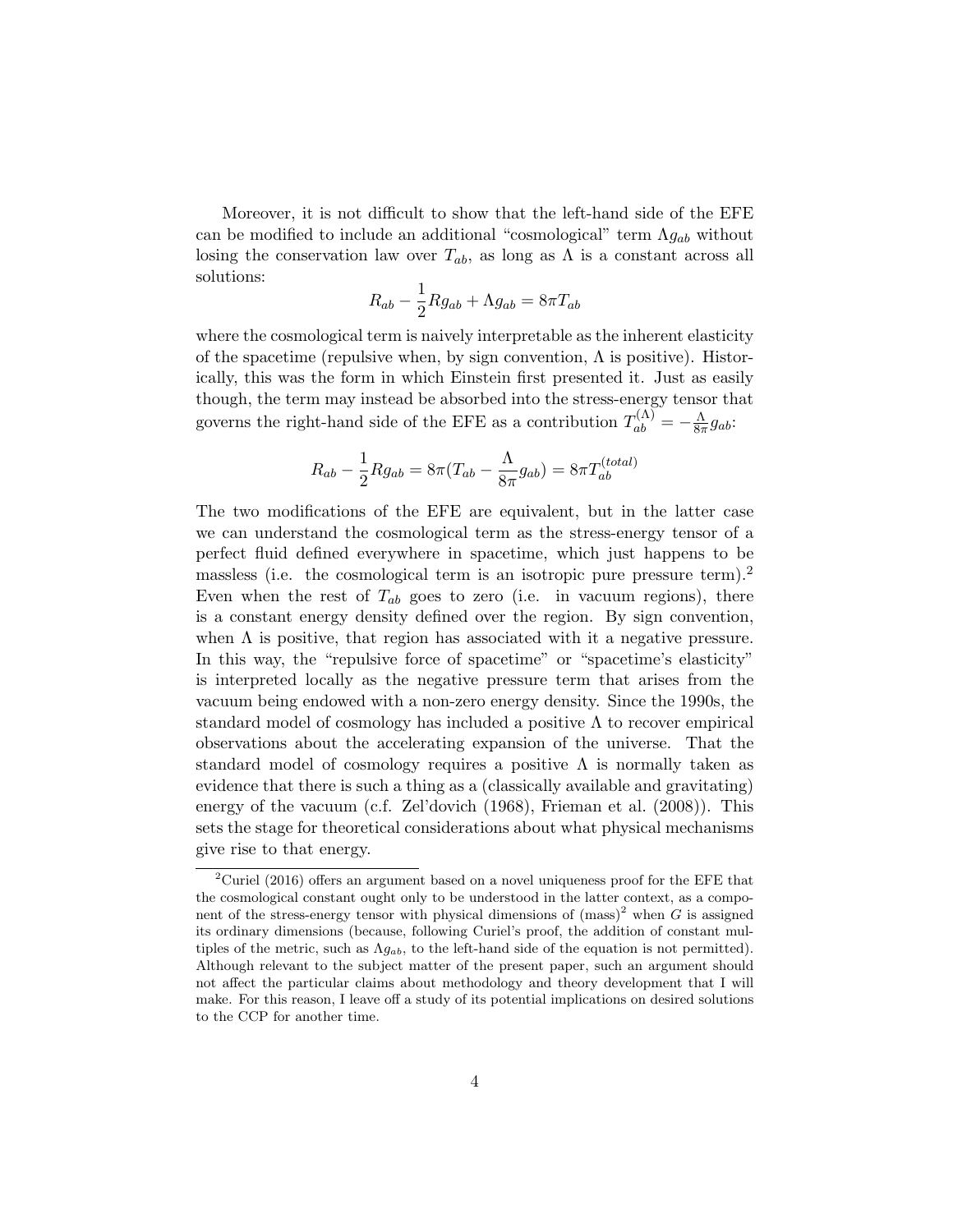At this point, it is crucial to note that nothing in the theory of general relativity nor in the standard model of cosmology prohibits hypotheses concerning a new classical term  $\Lambda_0$  which behaves like a contribution to  $\Lambda$  in the form  $T_{ab}^{(0)} = -\frac{\Lambda_0}{8\pi}g_{ab}$ . This term could be a new constant of nature (or less presumptuously, a new constant in the theory), or else it could represent a new kind of (classical) matter field. In either case, if  $\Lambda$  is considered the total value of all pure-pressure contributions and  $\Lambda_0$  is just some particular new contribution, then the only constraint we can place on the quantity  $\Lambda_0$  is whatever empirical access we have to the effective value taken by  $\Lambda$ , minus whatever values are assigned to any other contributions to  $\Lambda$  that are thought to emerge from other domains of physical theory. Consequently, the justification that  $\Lambda_0$  equals any particular value (even  $\Lambda_0 = 0$ ) must take the following form:

- 1. By empirical considerations via the standard model of cosmology coupled with astrophysical observations, the effective cosmological constant must take on a value of  $\Lambda$ .
- 2. Results from the rest of our corpus of physical theory suggest that there are certain quantities (call them  $\gamma$ ,  $\delta$ ,  $\zeta$ , ...,  $\theta$ ) that behave as ordinary, classical contributions to the effective cosmological constant (i.e. they gravitate in the same way as other vacuum energy sources with equivalent values would gravitate). Their total contribution can be represented as  $-T_{ab}^{(\gamma+\delta+\zeta+\ldots+\theta)}$  (where a sign convention is set merely for convenience below).
- 3. Further results from the rest of our corpus of physical theory suggest that there are no other quantities beyond those listed above that also contribute to the effective value of  $\Lambda$ .
- 4. Therefore, the value given to  $\Lambda_0$  is determined by the following expression:

$$
T_{ab}^{(0)} = -\frac{\Lambda_0}{8\pi}g_{ab} = T_{ab}^{(\Lambda)} - (-T_{ab}^{(\gamma+\delta+\zeta+\ldots+\theta)}) = -\frac{\Lambda}{8\pi}g_{ab} + T_{ab}^{(\gamma+\delta+\zeta+\ldots+\theta)}
$$

from which it follows that the new term ought to be assigned the value  $\Lambda_0$  such that

$$
\frac{\Lambda - \Lambda_0}{8\pi} g_{ab} = T_{ab}^{(\gamma + \delta + \zeta + \dots + \theta)} \tag{2}
$$

Several claims about the standard model of cosmology immediately follow from Equation 2. If the effective term  $\Lambda$  is entirely accounted for by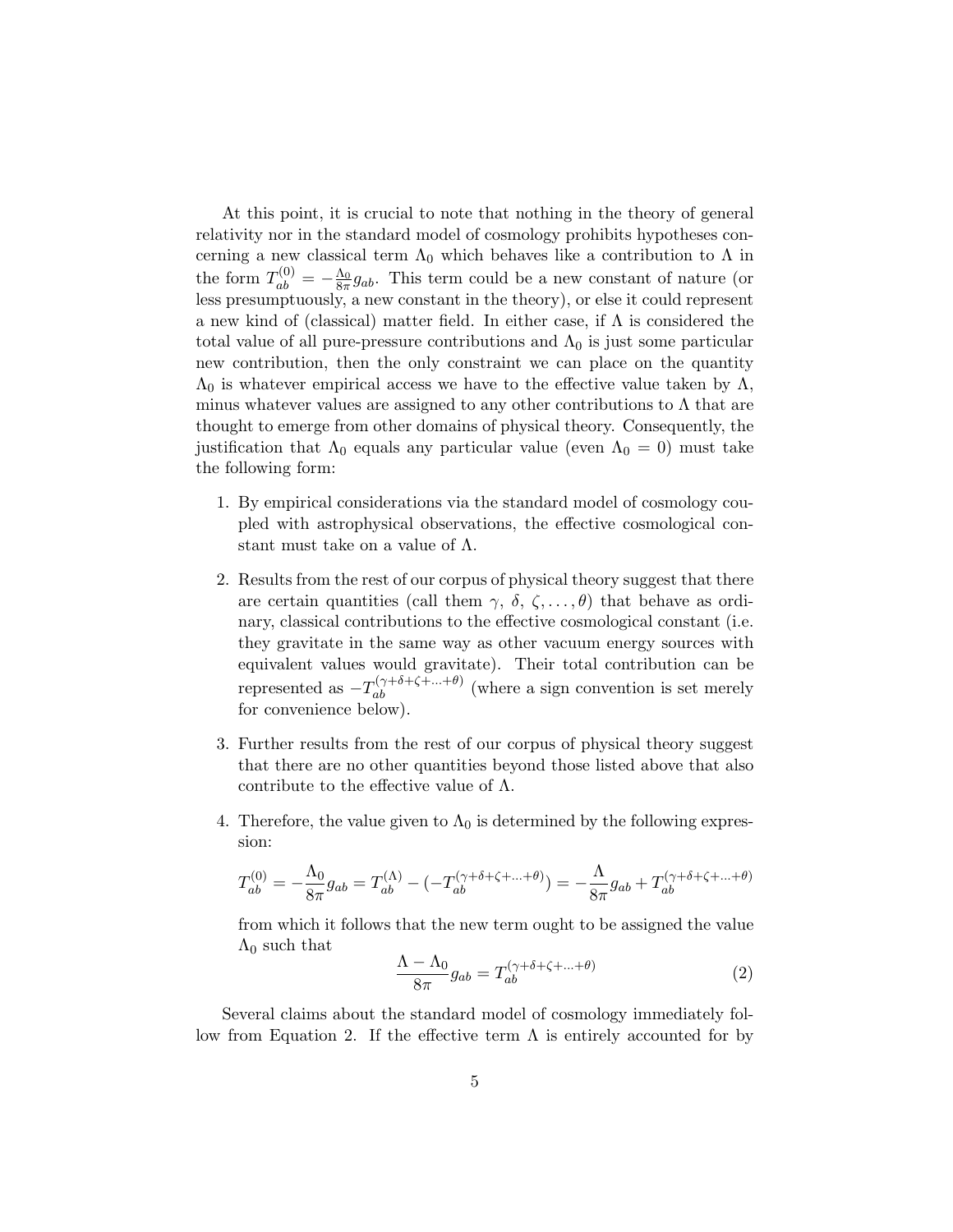the contributions  $\gamma$ ,  $\delta$ ,  $\zeta$ , ...,  $\theta$ , then  $\Lambda_0$  is simply 0. If the effective term is not entirely described by those contributions, then  $\Lambda_0$  is non-zero and also contributes. If there are no other contributions  $\gamma$ ,  $\delta$ ,  $\zeta$ , ...,  $\theta$  to the effective term, the right-hand side of the equation goes to zero and it is easy to see that  $\Lambda_0$  simply equals  $\Lambda$ . Finally, per the stipulation above that the effective term must be constant as it appears in the EFE, if one wants  $\Lambda_0$ to be a dynamic quantity (under some preferred foliation), it is easy to see that other contributions would have to directly cancel with it to maintain Λ. (If empirical observations turn out to warrant a dynamic Λ, then this takes us beyond that which is allowed by the standard model of cosmology formulated in GR; more on this possibility will be said in section 3.)

We are almost to a characterization of the CCP (and the renunciation of its classification as a problem for current theory follows immediately from its characterization, by the lights of what we have just said). But before then, we must briefly address the notion that  $\Lambda$  might receive contributions from other domains of physical theory (i.e.  $\gamma$ ,  $\delta$ ,  $\zeta$ ,...,  $\theta$  above). There are restrictions on what could count as such a contribution: they cannot be ordinary matter sources (though they still must in total obey the conservation law that insists that the covariant divergence vanish), but rather must resemble massless perfect fluids whose rest frames belong to the equivalence class of the comoving frames of the vacuum (in the standard model of cosmology, these are the comoving frames of matter in an FLRW metric). All of the current candidates for these contributions are the expected zeropoint energy densities that emerge from the fields described by the standard model of particle physics (i.e. in the framework of QFT on flat spacetime). I will say a little bit about these zero-point expectation values, but this is not the place for an extended conversation about them (for slightly more, see section 3; otherwise, for more careful treatments of zero-point energies, consider Rugh et al. (1999); Rugh and Zinkernagel (2002); Martin (2012) and Kragh (2012)).

Speculations about vacuum energy conditions in the context of quantum theory date nearly as far back as they did in (general relativistic) cosmology.<sup>3</sup> In the 1920s, work that would eventually culminate in quantum electrodynamics (the first successful QFT) made coherent for the first time the notion that quantum fields feature non-zero ground state energy levels, called the "zero-point energies" of their respective fields.<sup>4</sup> Today, arguably

<sup>&</sup>lt;sup>3</sup>In fact, as early as 1916 (a year before Einstein's introduction of  $\Lambda$ ), Nernst proposed that considerations of black body radiation and Planck's law lead one to consider the vacuum as a energetic medium filled with radiation (Rugh and Zinkernagel, 2002).

<sup>&</sup>lt;sup>4</sup>There are technical difficulties that would emerge if we were to make this point more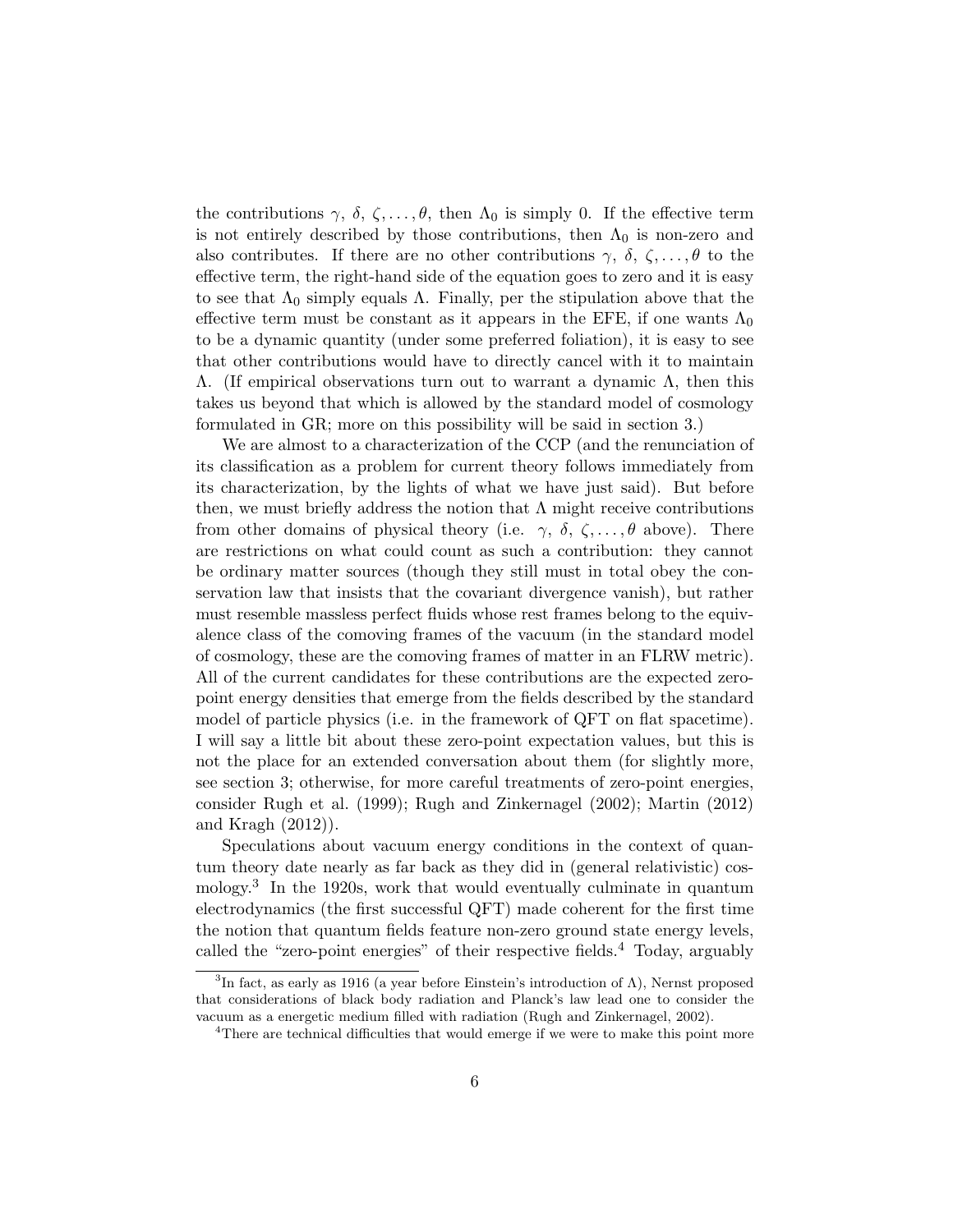every quantum field implicated in the standard model of particle physics is thought to have associated with it such a zero-point energy.

Sakharov (1967), in correspondence with Zel'dovich (1968) was the first to show how these zero-point energies resemble contributions to  $\Lambda$ . Nonetheless, it is important to note that these quantities are quantum mechanical expectation values, which is to say that they are not quantities of energy in the classical sense of the term. Any treatment of these expectation values as classical quantities applicable to a general relativistic model of cosmology depends on semiclassical approximations that render quantum mechanical quantities as classically gravitating substances. But lacking a mature theory of quantum gravity which can be shown to reduce to GR in the appropriate limiting cases, it is unclear by which merits the predicted zero-point energy values from QFT on flat spacetime can be assumed to gravitate like otherwise classical energy contributions in curved spacetime. The simplest presentation of this point that I have found is given by Saunders (2002), who expresses it in terms of the standard measurement problem that has plagued quantum mechanics since its conception:

"In point of fact, on every other of the major schools of thought on the interpretation of quantum mechanics - the Copenhagen interpretation, the pilot-wave theory, and the Everett interpretation - there is no reason to suppose that the observed properties of the vacuum, when correlations are set up between fields in vacuo and macroscopic systems, are present in the absence of such correlations" (p. 24).

The semiclassical assumption that seems to be doing work is that the zeropoint energies couple to the (quantum field theoretic conception of the) gravitational field so that they can be expected to gravitate at all, whereupon the (classical conception of the) gravitational field is considered a suitable stand-in for the sort of macroscopic system that is necessary to repeatedly "measure" this particular quantum system and render it as a classical quantity of energy. Moreover, it must be taken as a further assumption that the zero-point energies as they are currently computed yield expectation values of that classical quantity, rather than eigenvalues of it.

Nonetheless, physicists regularly equivocate between the vacuum energy implied by  $\Lambda$  in the standard model of cosmology and the sum of all the

explicit, but at its core are the same principles that arise in non-relativistic quantum mechanics to render the harmonic oscillator incapable of falling to a state of complete rest.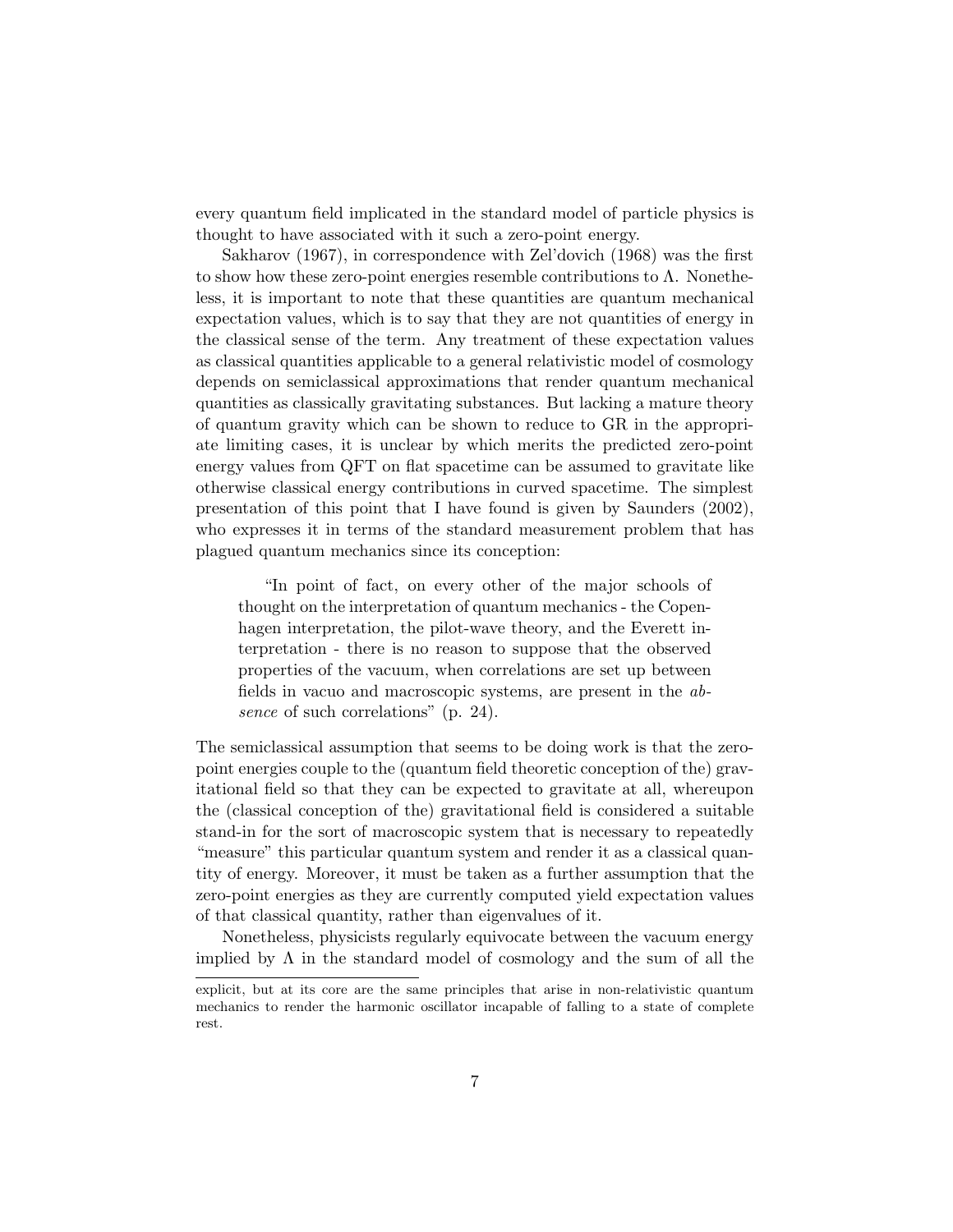zero-point energies that arise in QFT. Different heuristics to compute the total value of the collection of zero-point energies suggest that the quantity is between 60 orders of magnitude (Frieman et al., 2008) and 120 orders of magnitude (Weinberg, 1989) larger than  $\Lambda$ . If this is interpreted (lazily) as a direct prediction of  $\Lambda$ , it truly is the biggest disparity between prediction and observation in the history of physics. When the collection of zero-point energies is instead considered as the "matter contribution" to  $\Lambda$ , then (by the outline sketched above)  $\Lambda_0$  assumes the difference between the empirically determined  $\Lambda$  and the total computed value of its matter contribution.

Finally, we are in the position to characterize the three common variations of the CCP in as few sentences. The "old" CCP suggests that there is a problem in cosmology that  $\Lambda$  in the standard model is effectively 0, despite the seemingly overwhelming presence of matter contributions that arise as consequences of the standard model of particle physics. The "new" CCP suggests that the problem is that  $\Lambda$  is not precisely 0, while also being many orders of magnitude smaller than the total computed value of the (quantum) matter contributions. The "cosmic coincidence problem" suggest that the worry is augmented by the fact that the particular value of the not-quite-zero  $\Lambda$  resembles the mass-density of the universe in the present cosmic epoch.

But we have already seen that none of these variations of the CCP constitute strict problems for the standard model of cosmology because the standard model permits the inclusion of a new term  $\Lambda_0$ , whose assumed value provides, by construction, the difference between the effective term  $\Lambda$ and whatever other vacuum contributions are identified. Moreover, according to current theory, the zero-point energies that emerge in the context of QFT are not classical, and so they are not the sorts of quantities that can readily act as contributions to  $\Lambda$ . But then if the CCP is to be understood as a worry in the present theory, it must really be about how the standard model of cosmology permits the new term  $\Lambda_0$  without any other constraints, such that the question of whether zero-point energies count as contributions to  $\Lambda$  does not affect the status of the overall model. Indeed, a typical attitude is that identifying  $\Lambda_0$  as the difference between the measured value of  $\Lambda$  and whatever are the matter contributions to it amounts to fine-tuning a term to save the theory. Moreover, the fine-tuned term perfectly resembles physical contributions to  $\Lambda$  that are constrained by local physics, even though the term itself is not. That the fine-tuning of  $\Lambda_0$  needs to be extraordinarily precise only amplifies the dissatisfaction.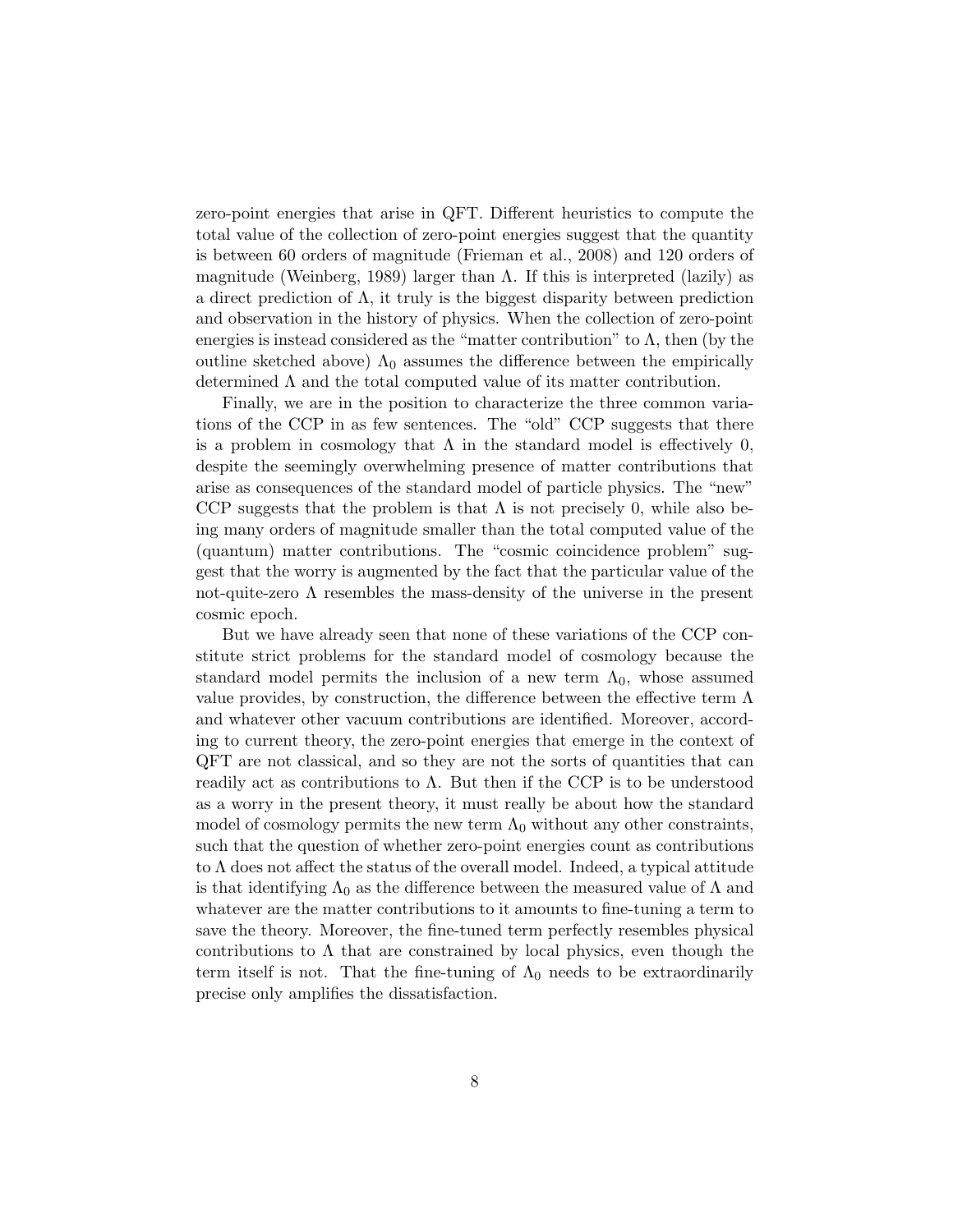But what is actually meant by fine-tuning in this context?<sup>5</sup> On a standard reading, the fine-tuning of a parameter is taken to mean that its value must be tweaked in a certain *ad hoc* way, so as to save the model from some ready conflict (rather than discarding the model for a future, more well-behaved alternative). The concern with fine-tuning must be that the assigned value entails additional physical consequences in the model, and that such ad hoc procedures will subsequently lead us astray (e.g. to future incorrect predictions or misguided applications of the theory, understandings of the universe, etc.).<sup>6</sup>

To this comment, the point has already been made that  $\Lambda_0$  only appears once in the standard model, which is to say that it can only ever be determined by the procedure summarized in Equation 2. Consequently, there is no particular assignment of a value to  $\Lambda_0$  that appears any more *ad hoc* than any other assignment, even in the case where one concludes that  $\Lambda_0$  ought to be assigned the value of 0. But it seems highly unlikely that anyone would be alarmed by the discovery that  $\Lambda_0$  ought to be "fine-tuned" to 0 (indeed, depending on the historical circumstance, we might never have noticed that we did so). Such an assignment would not seem *ad hoc*. But in this case, it follows that no other assignment of a value to  $\Lambda_0$  can be considered ad hoc either. Another way of expressing this point is to recall that Equation 2 is a function of just the effective term  $\Lambda$  and the sum of the effects of all known vacuum contributions to  $\Lambda$ . So the claim that  $\Lambda_0$  must be set to the value needed to reconcile the effective term  $\Lambda$  with all known vacuum contributions is tautologous:  $\Lambda_0$  is a bound variable and this is the only way to set it. Moreover, there is no threat down the road, because this is the only role the term plays in the theory.

Alternatively, the concern of fine-tuning could also be entertained in terms of the robustness of the physical consequences that follow from assigning  $\Lambda_0$  its precise value. If the physical predictions do not smoothly

<sup>5</sup>Or in the titular words of Bianchi and Rovelli (2010), "Why all these prejudices against a constant?".

<sup>&</sup>lt;sup>6</sup>In laboratory physics, fine-tuning is not usually a concern: specifying that a term in a given theory needs a particular value to produce results in one experiment is precisely what is needed to falsify the theory in later independent experiments (because the theory yields incorrect predictions in the context of those later experiments, by virtue of the value assigned to that term). In cosmology though, as well as in other contexts where coming up with novel tests is difficult, there are often no other easily accessible and independent tests to perform whereby the theory could be falsified by virtue of the value assigned to that term. On the other hand, the point could be made that what one cosmologist views as an act of fine-tuning, another cosmologist could view as the achievement of a new precision measurement.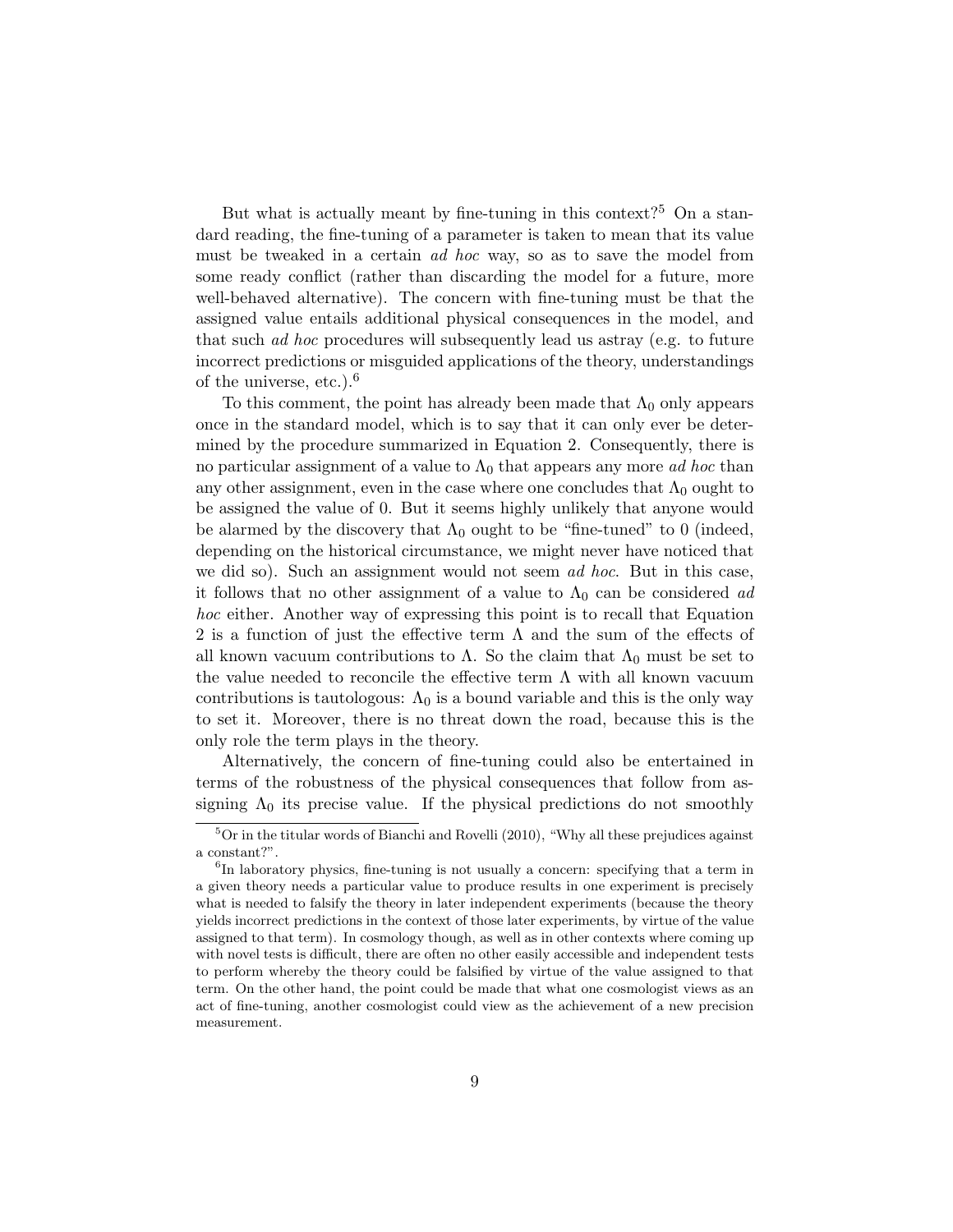transform as the value is approached from upper or lower limits, then there is a concern that the value is, in some sense, uniquely determined, even while supposedly being unconstrained by any local physics. Fortunately, in the context of Equation 2 it is clear how there is at least one sense in which the physical consequences of  $\Lambda_0$  deform smoothly as  $\Lambda_0$  departs from its assigned value.<sup>7</sup>

Perhaps one might like to claim on the grounds of parsimony, naturalness, or some other metaphysical or aesthetic consideration that a parameter like  $\Lambda_0$ , which resembles the contributions of various physical sources but might itself not represent one, should be expected to be 0, in which case any deviation from that value to another particular value constitutes fine-tuning in the worrying sense of the term.<sup>8</sup> But such a position seems mysterious. The presumed privileging of one value over another value that a parameter in a physical model ought to take must be grounded in some deeper philosophy concerning one's particular conception of physical theory as it relates to the world, but the specifics of such a deeper philosophy are opaque and it is by no means clear that everyone would agree on the specifics that would justify the privileging of 0 over other values.<sup>9</sup>

Nonetheless, in framing the subject in these more foundational terms, one begins to get the sense that the CCP is not strictly an issue of finetuning a parameter that lacks physical constraints, but is more so an issue of how the physical parts of a theory connect up to the parts of the theory that carry no physical interpretation.  $\Lambda$  is physical (the total gravitating energy of the vacuum), all of the quantum matter contributions to  $\Lambda$  are thought to be physical in their origins (putting aside, for the moment, our comments above about the questionable emergence of classical quantities from the quantum zero-point energies), but the remaining contribution to  $\Lambda$  $(\Lambda_0)$  may not be. (Unless, of course, one simply postulates the presence of a constant, classical field on the basis of  $\Lambda_0$ , a proposal that will be considered in section 3.)

<sup>7</sup>This situation is made more difficult in the context of semiclassical gravity, but such is not an issue for the present cosmological model. At best, it is an issue for what theorists believe will be the case in a future, as-of-yet undiscovered theory. This point will be considered in the following section.

<sup>&</sup>lt;sup>8</sup>Or alternatively, one might like to claim that merely by placing  $\Lambda$  on the stress-energy side of the EFE, one is committed to assigning it exclusively physical sources. But we are free to separate  $\Lambda_0$  from the other contributions to  $\Lambda$  and put it on the curvature side, if this is the only complaint (results from Curiel (2016) notwithstanding).

<sup>9</sup>Sometimes, for instance, being able to tune certain values to 0 enhances the symmetry of the theory, which is subsequently held as a virtue of the theory. Since this is not true of  $\Lambda$  anyway, now is not the time for a discussion of this view.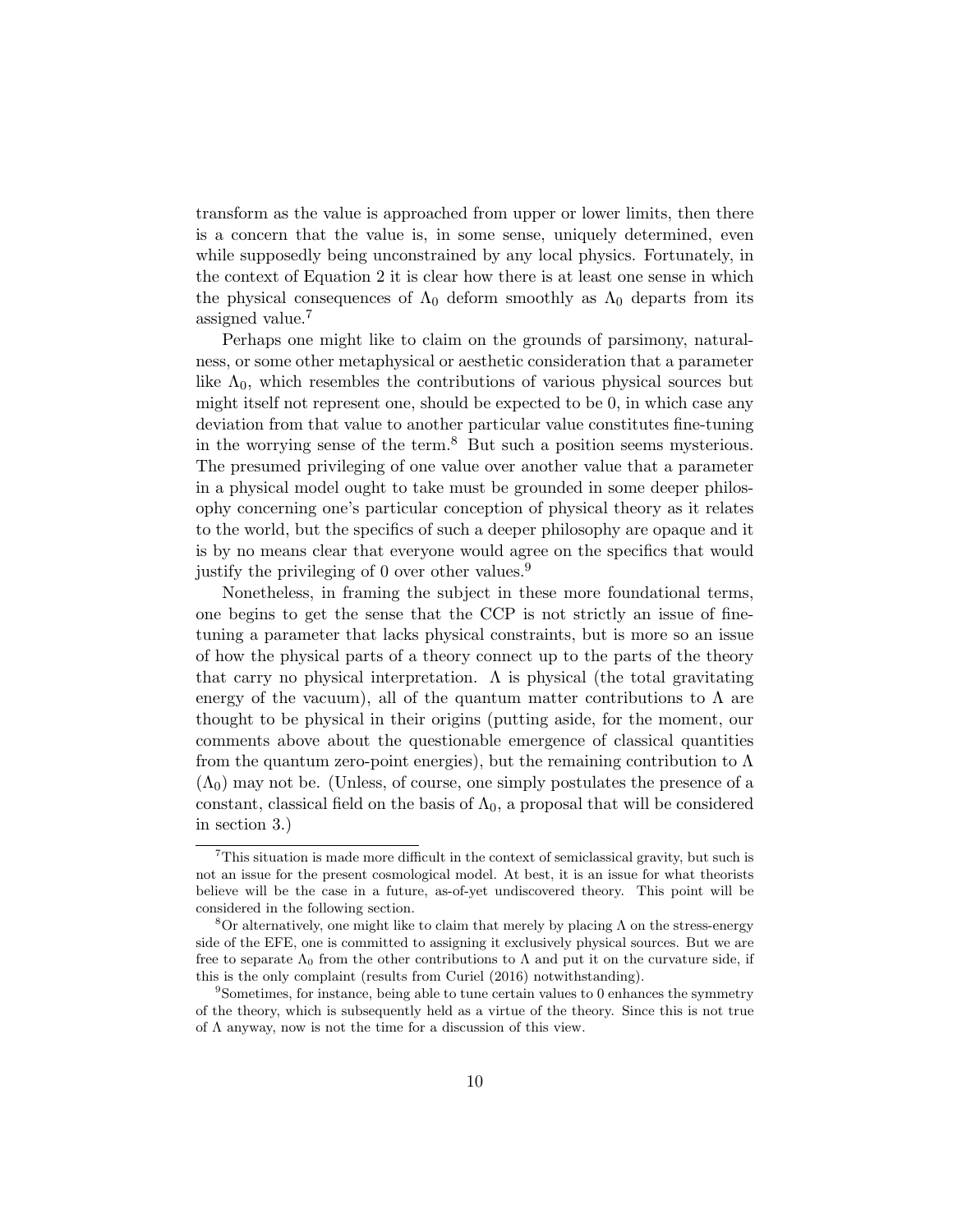But identifying the CCP as a problem of how different components of the present theory interlink cannot be the whole story, because there is a way to circumvent the issue when it is understood exclusively in these terms, using resources only from within the context of GR and the standard model of cosmology. This is done via unimodular formulations of GR, which render  $\Lambda_0$  as a mere constant of integration in the theory, rather than as a term meant to counteract possible vacuum energies.<sup>10</sup> That this ready option is not, in fact, taken to be the solution to the CCP by the vast majority of cosmologists suggests that there is something more interesting afoot. To be more precise, recall from the Introduction that the different solutions to the CCP can be categorized according to their mutually incompatible assumptions about the nature of the problem. Unimodular gravity is a prime example of the first category:

1 The relationship must be severed between the effective term  $\Lambda$  that arises in the standard model of cosmology and the ordinary gravitational effects of any approximately classical vacuum energies.

While unimodular gravity presents an interesting approach to some, many cosmologists do not endorse it. A core claim of the present paper is that one underlying reason for the lack of interest in unimodular gravity as a solution to the CCP is that for many cosmologists, it is not the CCP's status as a perceived problem for current theory that has the discipline so preoccupied with searching for supposed solutions to it. Rather, those "solutions" are in the service of something else entirely, which will begin to be teased out in the following section.

## 3 Why The "Cosmological Constant Problem" Still Matters

It might be tempting, in light of everything that has been said so far, to dismiss the CCP outright, and declare the physics community's reactions to it philosophically lazy, misguided, or even agenda-driven. This is the view implied by Earman (2001), who writes:

"Steven Weinberg (1989), who believes that physics thrives on crises, has been instrumental in promoting this problem to the status of a crisis for contemporary physics. I want to explain

 $10$ See Appendix A for a brief presentation of how unimodular formulations accomplish this task.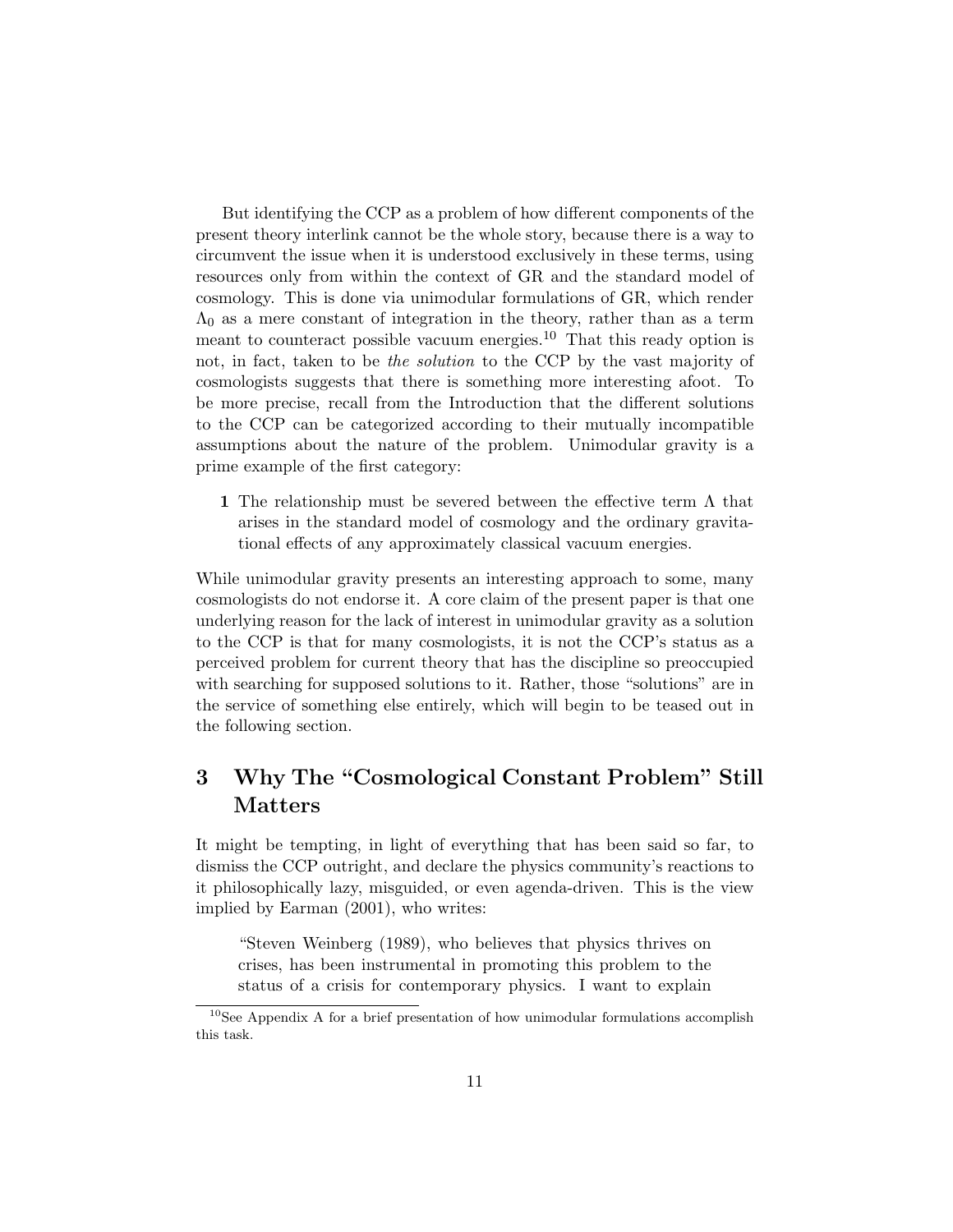why this crisis needs to be viewed with some skepticism." (p. 207)

I do not dispute Earman's claims in these remarks (the beginning of Weinberg's (1989) paper, by the way, bluntly states that "Physics thrives on crisis" and goes on to suggest that it is the "want for other crises to worry about" that leads people to consider the CCP), but I confess that Earman's general attitude here<sup>11</sup> strikes me as backward. The philosophical point to be made is not that the physics community might be in error about a concern that is central to their field and that the CCP is actually, in point of fact, a pseudoproblem (i.e. that "this 'crisis' needs to be viewed with some skepticism"). Rather, the point to be made is that the physics community's persistent worry about the CCP as a problem (alternatively, as a "crisis") suggests that there might be something else going on. There is something interesting, that is, about the fact that the depiction of the CCP as a problem for contemporary cosmology has not diminished over the past several decades in light of all of the potential "solutions" that have been offered for it.

There is an explanation for this state of affairs. As rehearsed above, the standard model of cosmology is formulated in the framework of GR. The model is therefore classical (i.e. not quantum), which means its domain of applicability only extends over classical quantities. Zero-point energies, meanwhile, are explicitly quantum phenomena without well-understood analogs in the classical limit. As such, their quantities are outside of the classical domain, and so their computed values are technically irrelevant to the standard model of cosmology. In other words, since the zero-point energies that arise in QFT are quantum and  $\Lambda$  is only understood classically, our current best theories of physics are silent as to how they interact.

However, if the zero-point energies that arise in QFT are understood as concrete predictions of vacuum energy sources that will arise in some future physical theory which unifies GR and QFT (i.e. the theory of quantum gravity), and if, moreover, vacuum energies in that future theory continue to contribute to some effective term that reduces to classical  $\Lambda$ , then that future theory (but *not* any present theory) is thought to have to reckon with the apparent disparity between the quantum contributions in current QFT and the effective term  $\Lambda$  in the standard model of cosmology.

Subsequently, solving the CCP consists of endorsing a possible frame-

 $11$ In a more recent work, Earman (2016, p. 11) expresses a similar sentiment: "Before being swept up in this stampede towards crisis and desperate searches for solutions, it is well to try for a more sober perspective."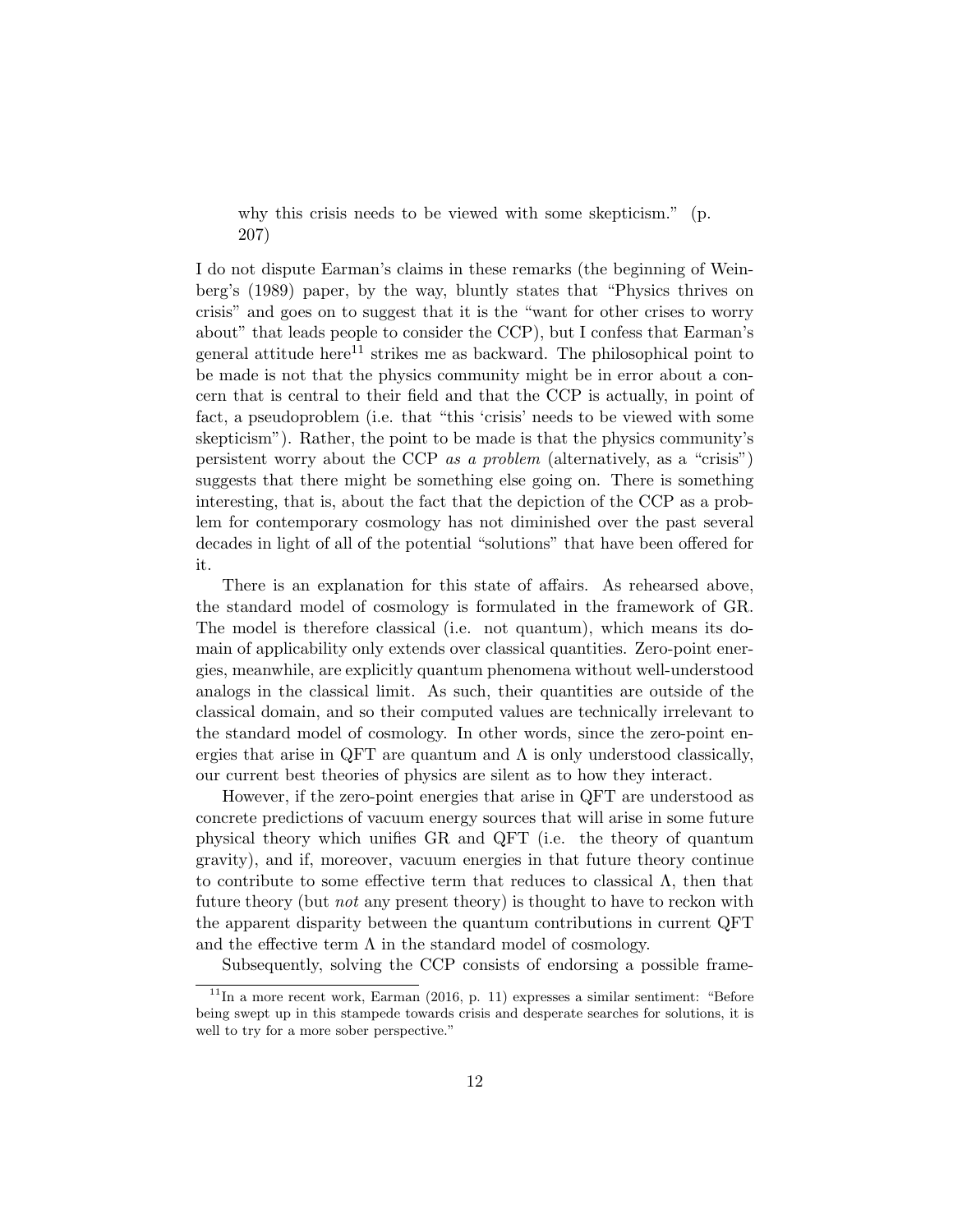work for future physical theory and subsequently demonstrating that within such a framework, the CCP is an ordinary problem with an ordinary solution already built into the theory. Since each of these solutions depends on conjectures about what future theory will entail, the CCP has remained (and will continue to remain) an open problem until some of these conjectures gain sufficient empirical grounding to warrant adoption into the corpus of established physical theory. But this entire conversation presupposes some resolution to a fascinating methodological conundrum: how do we talk about what future, as-of-yet undiscovered theories *ought to do*, and on what grounds do we make such claims?

Lacking a mature theory of quantum gravity that formally interprets both the gravitational properties of energy sources and the zero-point energies of the vacuum, the standard move is to introduce a semiclassical theory of gravity that is meant, in principle, to approximate such an unknown future theory. Via semiclassical gravity, one may formulate semiclassical interpolations of contemporary, well-evidenced physical models and draw conclusions of a similar form as one does from the contemporary models.

The most basic account of semiclassical gravity assumes that matter fields are quantum mechanical, while the gravitational field is classical. That is, semiclassical gravity consists of modifying the EFE (i.e. either Equation 1, or after the inclusion of  $\Lambda$ ) to read:

$$
R_{ab} - \frac{1}{2} R g_{ab} = 8\pi < \hat{T}_{ab}^{(total)} > \psi
$$

where the left-hand side of the equation describing spacetime curvature remains untouched, while the the stress-energy tensor representing the classical matter fields (and, perhaps,  $\Lambda$ ) has been replaced with a quantum mechanical operator to the same effect  $\langle \langle \rangle_{\psi}$  signals the expectation value of that operator in state  $\psi$ ). In the context of semiclassical gravity, a cosmological model can be suitably transformed

$$
(M, g_{ab}, T_{ab}) \rightarrow (M, g_{ab}, <\hat{T}_{ab}>_{\psi})
$$

In this way, the right-hand side of the transformation is the semiclassical interpolation of the left-hand side. Since the approximate nature of semiclassical gravity is ambiguous, a well-evidenced model of cosmology (e.g. the standard model of cosmology) does not necessarily transform into a wellevidenced interpolation of the model. Nonetheless, in a very practical sense, this is what cosmologists have to work with in their attempts to develop an approximate understanding of what a future quantum theory of cosmology might look like.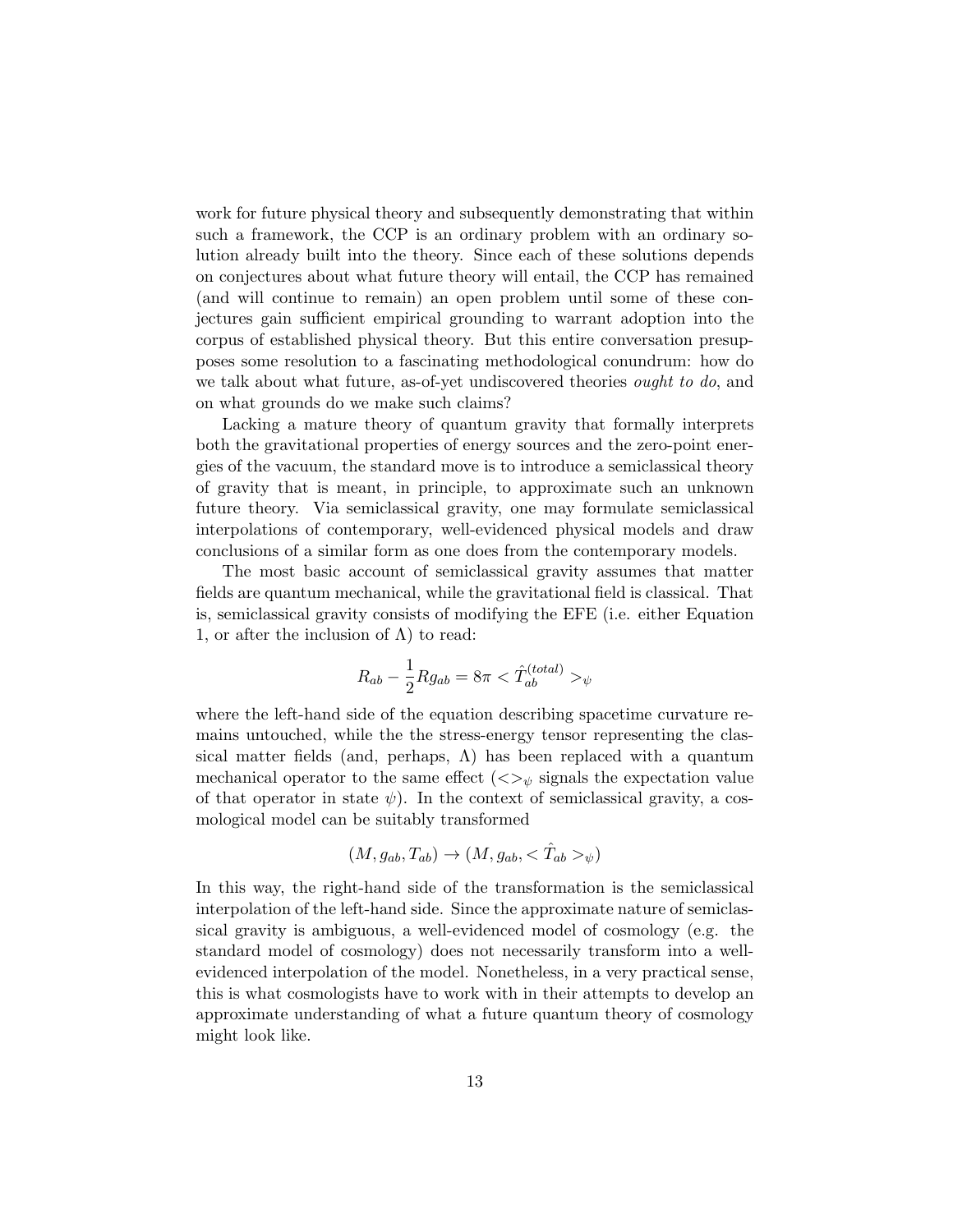The claims made on the basis of semiclassical interpolations of classical gravitational models are therefore not consequences of current physical theory. Rather, they are claims about what we might infer from contemporary physics about approximations of future physics. This answers the first part of the conundrum voiced above (how do we talk about what the future theories ought to do: by semiclassical interpolations of current theories), but it does not answer the second part of the conundrum (what are the grounds for these claims about such future theories). Notice that justifications for the methods used to interpolate future theories from current theories can only ever consist of claims which derive from the current theories, which (by setup) are silent precisely in those contexts where the semiclassical theory is needed. Thus, the assumptions that go into these methods are open to expert disagreement: there are disputes about what semiclassical gravity entails for the future of cosmology, which means that there can be no obvious answer to the second part of the conundrum.

In fact, competing assumptions about the semiclassical interpolation of the standard model of cosmology give rise to the second and third categories of solutions to the CCP:

- **2** The relationship between  $\Lambda$  in standard cosmology and the vacuum energies from QFT will be intact in the next generation of theory (and moreover the physical sources of  $\Lambda$  must be wholly accounted for within the framework of QFT), so the relevant predictions from QFT must be undermined by new theoretical considerations about particle theory.
- **3** The relationship between  $\Lambda$  in standard cosmology and the vacuum energies from QFT will naturally have come apart in the next generation of theory, and so  $\Lambda$  must be ultimately understood as originating from a new physical source (e.g. a new approximately classical field).

Note that both categories take for granted that  $\Lambda$  in the current theory is naturally interpreted as the direct gravitational manifestation of any and all (classical) vacuum energy sources. In this way, they are incompatible with category 1 solutions, which assume the opposite. To see that this is the case, recall the example offered of category 1, unimodular gravity. Unimodular approaches to gravity were presented as straightforward examples of category 1 solutions because they reinterpret the classical term  $\Lambda$  as a mere constant of integration. Similarly, consider another example of category 1 solutions: cascading gravity models which realize degravitation, the theoretical notion that additional large spacetime dimensions can effectively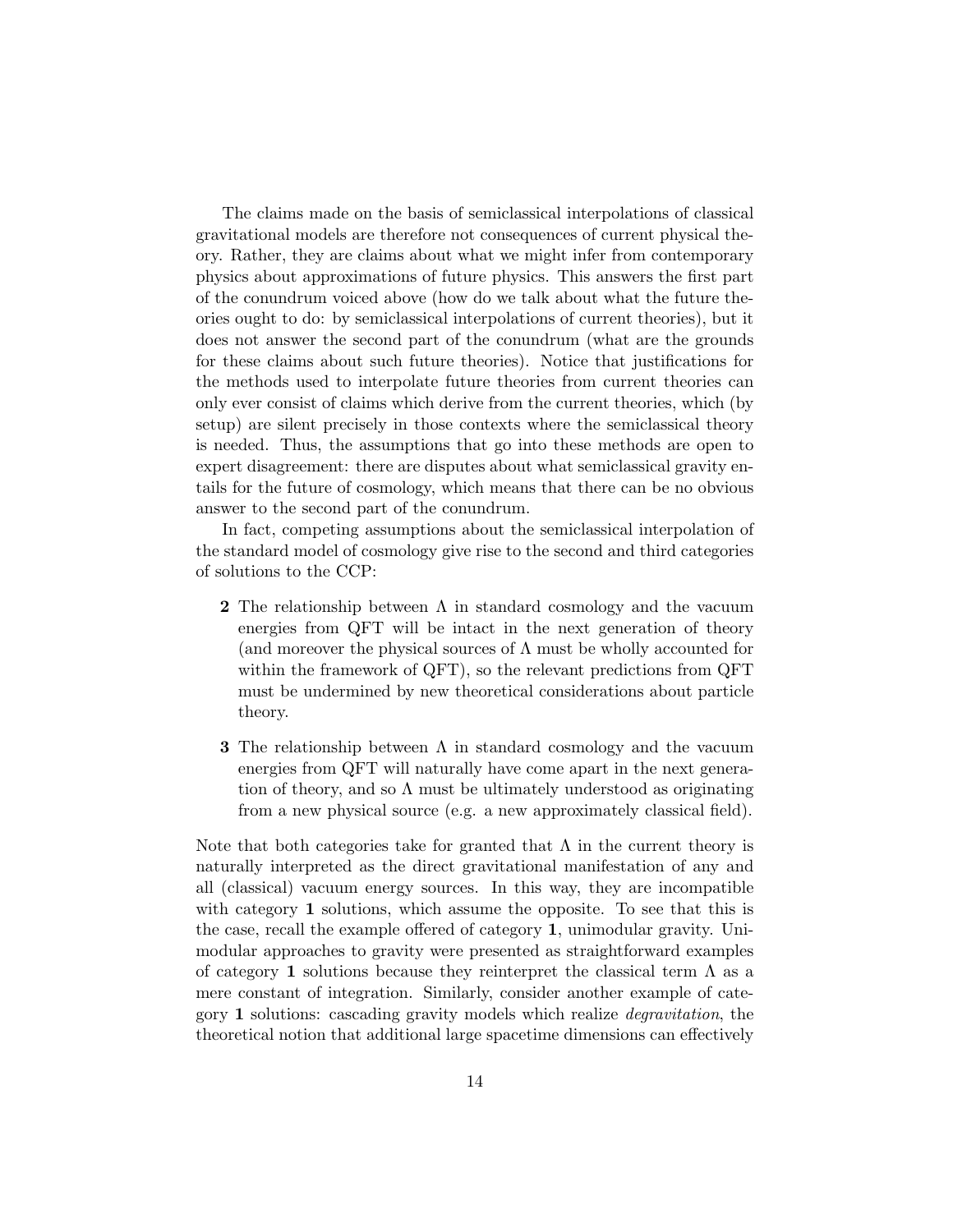degravitate vacuum energies (Dvali et al., 2007; De Rham et al., 2008; Moyassari and Minamitsuji, 2013). These approaches take seriously the question "why does the vacuum energy gravitate so little?" (Dvali et al., 2007) and try to answer it by demonstrating feasible mechanisms by which  $\Lambda$  can be decoupled from any computed values of vacuum energies. The goal of these projects is to dilute the relationship between the observed value of  $\Lambda$  and any computed vacuum energies in precisely the right way to reconcile observations and/or predictions of the two in conjunction. A final example of solutions in this category is that of gravitational aether (Afshordi, 2008), in some sense a combination of approaches in both unimodular gravity and degravitation. Like the spirit of degravitation, the motivation of gravitational aether is to decouple vacuum terms and gravity wholesale. Like unimodular gravity, this is accomplished by considering only the trace-free restriction of the matter fields and subsequently introducing new assumptions to rebuild a consistent theory.

By contrast, both categories 2 and 3 assume that insofar as classical vacuum energies relate to  $\Lambda$ , they gravitate in the usual way. But whereas category 2 accepts the usual semiclassical assumption that zero-point energies in QFT will come to factor into  $\Lambda$ , category 3 disputes it. More formally, category 2 assumes the usual semiclassical interpolation of the standard model of cosmology, in which the term that reduces to  $\Lambda$  is in part determined by those terms that reduce to the zero-point energies in QFT. Given this as a starting point, approaches in category 2 focus on undermining the plausibility of the particular values handed over from QFT as contributions to  $\Lambda$ . Category 3, by contrast, doubts the usual semiclassical interpolation of the standard model of cosmology that renders the zero-point energies as contributions to  $\Lambda$ . Instead, approaches in category 3 begin with the assumption that zero-point energies are irrelevant to considerations of  $\Lambda$ (either because  $\Lambda$  ought to be featured, at least in part, as a purely geometrical quantity on the left-hand side of the semiclassical EFE, or else because zero-point energies ought not to contribute as matter sources to the righthand side of the semiclassical EFE) and subsequently seek out alternative physical explanations for its particular non-zero value. Hopefully it is clear how approaches in these two categories are thus incommensurable from the start.

Theorists working in category 2 have two avenues available to them to undercut the apparent fine-tuning implicated in the CCP (but the two avenues often overlap in practice). Both avenues consist of challenging the heuristics used to compute the zero-point energies in contemporary theory (i.e. the standard model of particle physics). The first avenue usually in-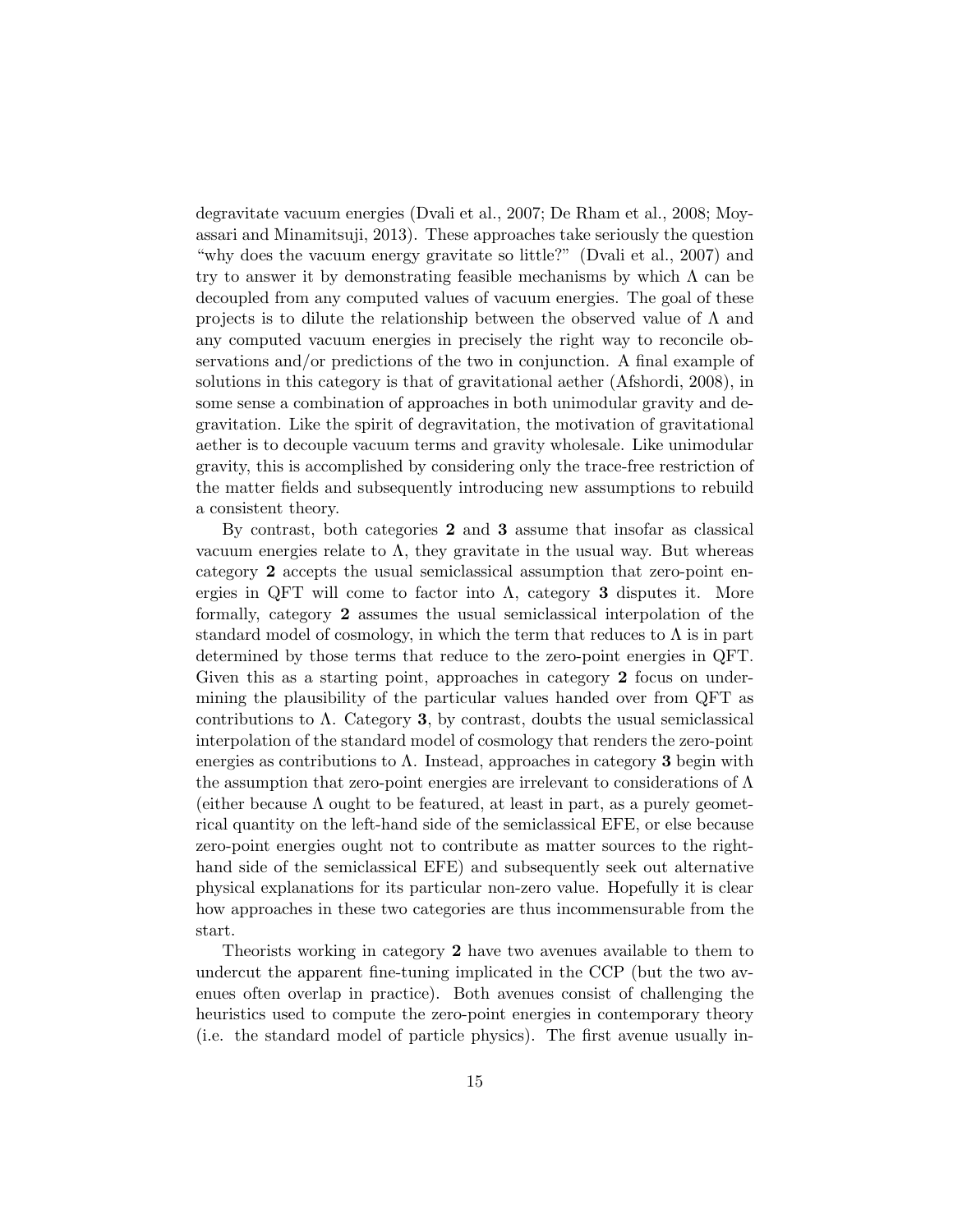volves disputing the assumption that the eventual formulation of QFT on curved spacetime will resemble current QFT (on flat spacetime) in approximately vacuum regions. If the former does not smoothly approach the latter in low-energy limits, then there is little reason to take the present calculations based on the latter as indicative of what values the zero-point energies ought ultimately to contribute to  $\Lambda$ . Instead, heuristic accounts of QFT on curved spacetime are explored to determine whether the computed zero-point energies are sufficiently suppressed so that the CCP does not appear. In other words, this avenue is motivated by the possibility that the necessary generalization of the standard model of particle physics to curved spacetimes, on route toward a theory of quantum gravity, will happen to remove the worry of the CCP.<sup>12</sup>

The other avenue consists of suggesting potential modifications to standard particle physics on flat spacetime, even before considering how that model would be generalized to curved spacetimes. Work along this avenue explores what sorts of modifications would, in effect, cancel out the currently computed values. The idea here is that the standard model of particle physics is incomplete, even in the low-energy regime of approximately flat spacetime. Improving upon the model, even still in the framework of QFT on flat spacetime, might happen to resolve the discrepancy between  $\Lambda$ and the total contributions from the zero-point energies. The most common work along these lines concerns supersymmetry, the idea that the standard model of particle physics ought to be augmented to include an additional symmetry group relating fermions and bosons. Theories that satisfy supersymmetry as a local gauge symmetry are theories of supergravity with gravity multiplets comprised of spin- $\frac{3}{2}$  gravitinos (fermions) and spin-2 gravitons (bosons). Among various theoretically attractive features of supergravity is the observation, historically made by Zumino (1975), that the zero-point energies could ultimately be suppressed to 0 in precisely the right way to remove the worry of the CCP. Generalizations of this idea have become quite popular in the context of supersymmetric string theories (see, e.g., Kachru et al. (2003)). There are many theoretical difficulties with this approach, especially if  $\Lambda$  is constant and non-zero (Witten, 2001), but its pursuit as a possible solution to the CCP is noteworthy. The standard model of particle physics is incredibly well supported by empirical data, so the idea is not that the standard model ought to be modified so as to address the CCP. Rather, the idea is that there is value in determining which sorts of modifi-

 $12$ For examples of efforts of this sort, start with DeWitt (1975) and Hollands and Wald (2008, 2010).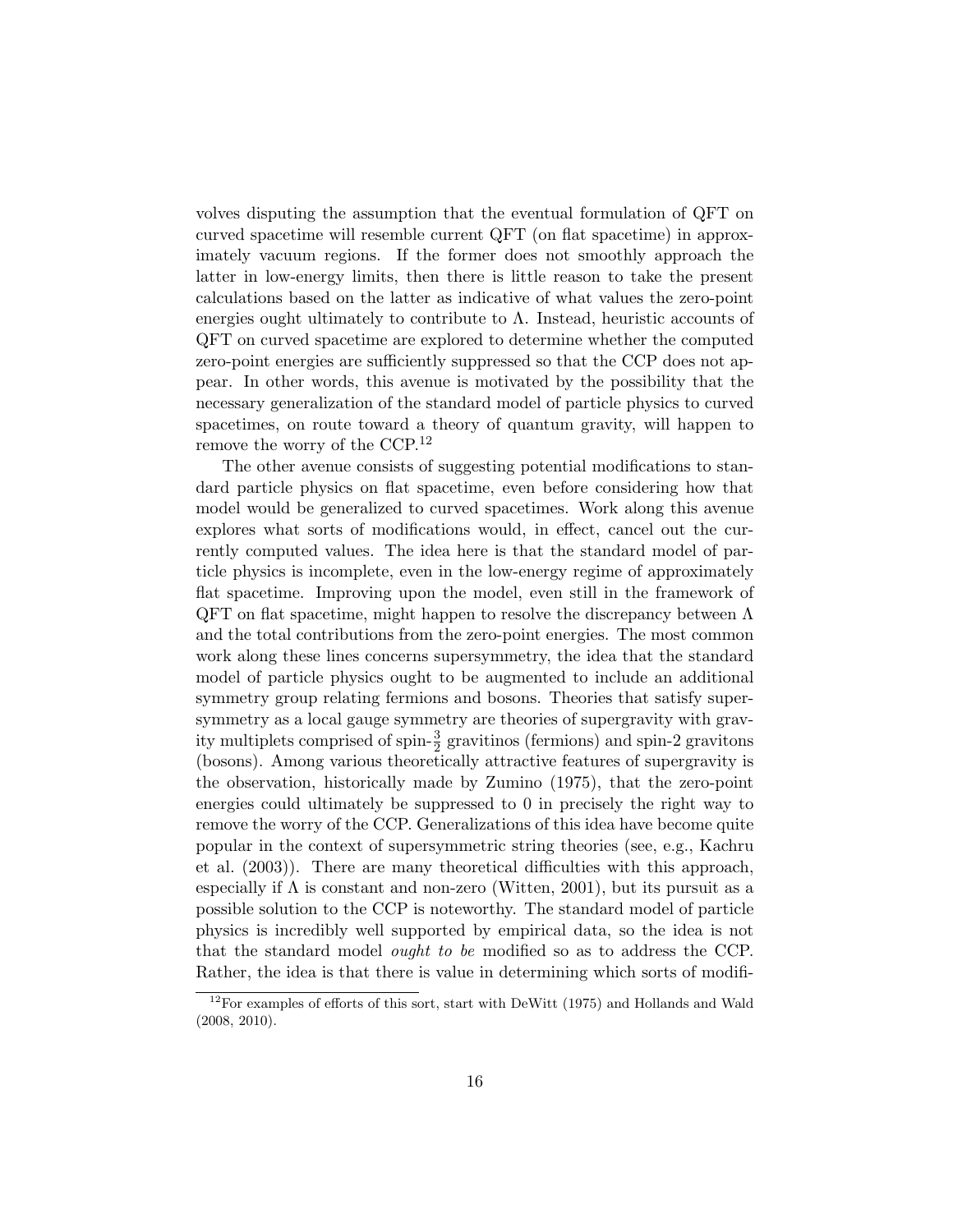cation to the standard model of particle physics happen to cause the CCP to vanish. In the case of such modifications, if in the future it were to turn out that such modifications to the standard model were justified, then the community would no longer be worried about the CCP.<sup>13</sup>

Along both of the theoretical avenues, notice how the CCP, not an ordinary problem in its present context, is transformed into an ordinary, defeasible problem in the languages of the new, as-of-yet undeveloped theories. This suggests that the role of the CCP in its present form is to provide a heuristic by which new theoretical initiatives are judged. Once suitably transformed, the defeasibility of the CCP (as it is rendered in the terms available to the new theoretical initiative) is viewed as a strength of the theoretical initiative: because were it the case that future physicists turn out to need the new theoretical initiative, a (future) problem has both already been formulated and subsequently solved. This could explain the intense spotlight that has been awarded to the CCP over the past several decades: for as long as theoretical physicists have been seriously pursuing a new theory of quantum gravity (and the standard model of cosmology was sufficiently mature so as to warrant talk of  $\Lambda$ ), the CCP has provided a heuristic by which to evaluate proposals in the field. Amongst those who think that the new theory ought eventually to respect zero-point energies as approximately classically gravitating sources of vacuum energy, solutions to the CCP in category 2 highlight which theoretical initiatives are most attractive.

We can be more explicit. A solution to the CCP by appeal to some new theoretical initiative  $X$  can be understood as consisting of a demonstration that the CCP would be a solved problem in the next generation of physical theory, were the next generation of physical theory to include X. In category 2 (pursued by those who believe that zero-point energies ought to gravitate), X is any generalization of the standard model of particle physics, which is presently formulated in QFT on flat spacetime, to a new particle theory compatible with curved spacetimes. In such a generalization (which is necessary along the route to an eventual theory of quantum gravity), the question of the CCP is transformed into an ordinary problem with an ordinary solution: do the new zero-point energies (which reduce to the current zero-point energies) resemble, in sum, the new effective vacuum energy term (which reduces to the current term  $\Lambda$ )?

<sup>&</sup>lt;sup>13</sup> Another approach along this second avenue would consider the plausibility of new, previously undetected matter fields with zero-point energies that contribute to  $\Lambda$  as  $-\frac{\Lambda_0}{8\pi}g_{ab}$ . For technical reasons relating to the maturity and success of the standard model of particle physics, this approach is unlikely to be fruitful.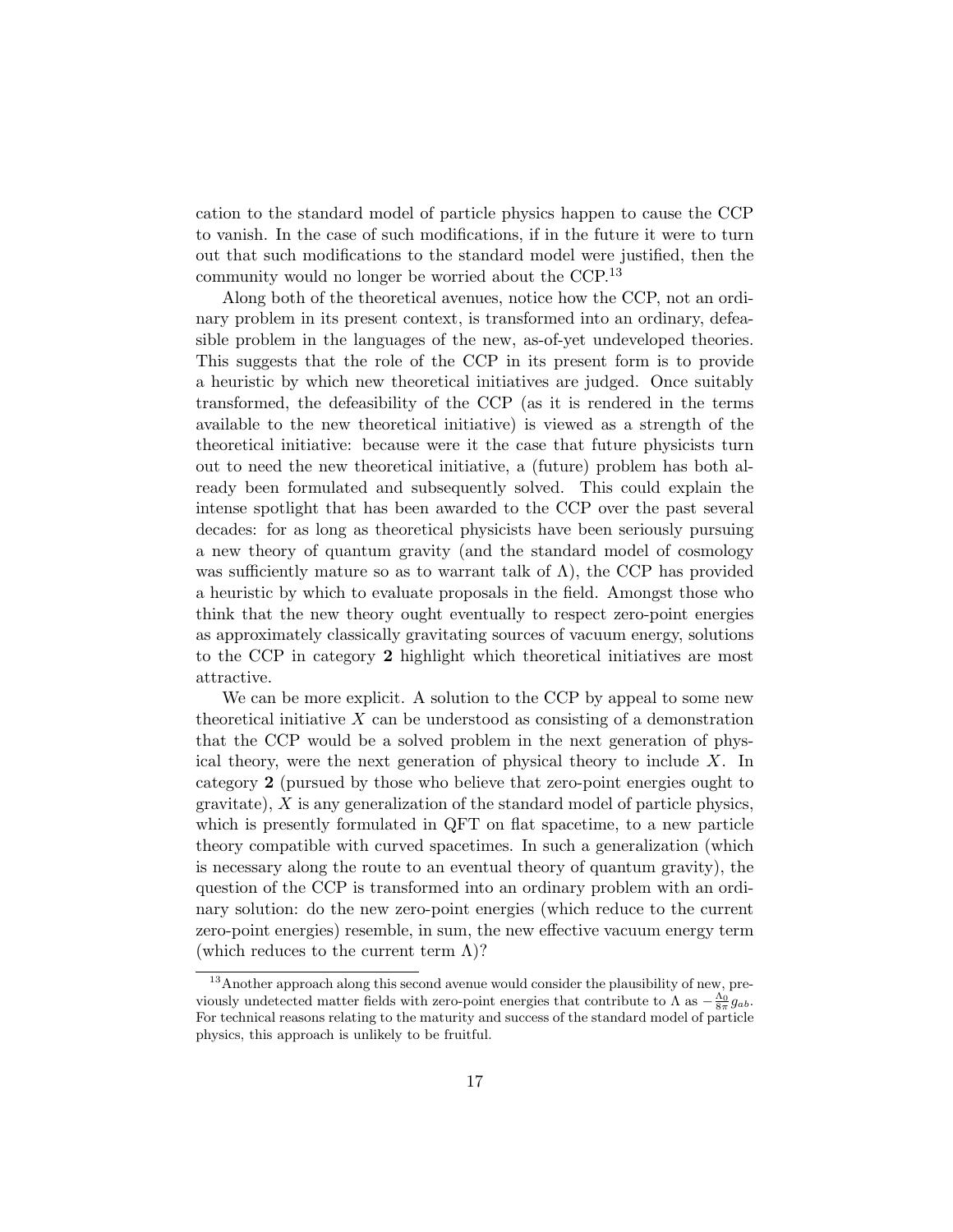Contrast this transformation of the CCP with that which emerges from solutions in category 3. Recall that category 3 assumes that semiclassical gravity is wrong to suppose that the currently recognized zero-point energies count as contributions to the vacuum energy term. For this category, X is the next generation of semiclassical gravity (on the way to a theory of quantum gravity) in which the connection between the current zero-point energies on the quantum side and the spacetime geometry on the classical side has somewhere come apart. Beginning with the assumption that this is to be the next new theoretical initiative, the CCP is transformed into a different ordinary problem with a different ordinary solution: what is the local physics of the gravitating phenomena  $\Lambda$ ? Approaches in this category consider the physics of new dynamic fields or modifications to the equivalence principle in GR that would reduce to the effective  $\Lambda$  term in the current model. In short, this is the "dark energy" category.

The first of these two avenues takes seriously the popular interpretation that  $\Lambda$  represents a "dark energy" that couples in atypical ways with the other matter fields implicated in standard particle physics (formulated in the framework of QFT). In other words, one expects there to be an effective classical field theory that can characterize the accelerating expansion of the universe. If it turns out to be a constant scalar field, then it is empirically indistinguishable from  $\Lambda$  in the classical regime, but should be empirically distinguishable from predictions of the standard model of particle physics in a high-energy regime described by quantum field theories. If it turns out to be any other sort of field (e.g. the model of quintessence given by Zlatev et al. (1999), or else that of an exotic fluid as given by Kamenshchik et al. (2001)), then it is empirically distinguishable from the current theories in both regimes. Either situation carries implications for an eventual theory of quantum gravity.

The second avenue explores what it would take to capture the accelerating expansion of the universe (whether constant or ultimately dynamic) in terms of Lorentz-violating modifications to GR, where the general relativistic quantity  $\Lambda$  that arises in the current standard model of cosmology is understood as an effective term that captures the Lorentz-violating aspects of the modified theory. The most natural examples of approaches along these lines include MacDowell-Mansouri gravity (Wise, 2010) and the related projects in de Sitter relativity, which consider spacetime theories like GR except where the tangent space at each point is de Sitter-like, instead of Minkowskian (Aldrovandi and Pereira, 1998, 2009; Almeida et al., 2012). In these cases, note that the modifications to GR obviously impact considerations about semiclassical gravity by providing a new classical theory that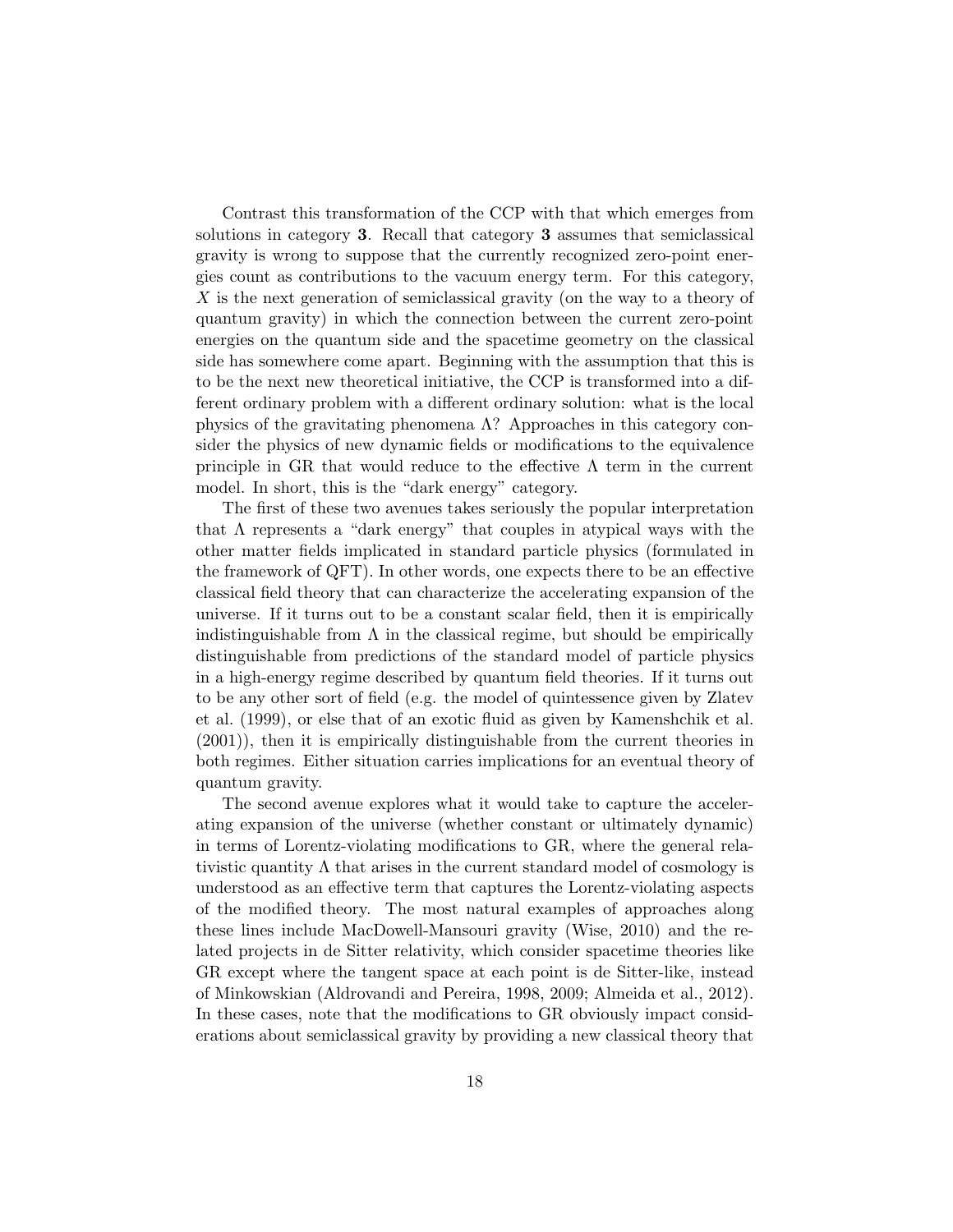semiclassical gravity must reduce to. This in turn impacts which strategies toward a theory of quantum gravity are considered viable.<sup>14</sup>

In all of category 3, it is easy to see that one possible consequence of the CCP in present theory is to suggest previously unforeseen physical constraints on future theories of quantum gravity. In this way, the first avenue can be understood as predominately focused on the quantum side of semiclassical interpolations of standard cosmology, where the CCP in present theory implicates future complications for the quantized matter term that would otherwise be ignored in contemporary particle physics. Meanwhile, the second avenue can be understood as focused on the classical side, where the CCP in present theory implicates future complications for the spacetime geometry that the quantized matter term must induce. But just like in the case of the category 2 solutions to the CCP, both avenues of research in category 3 pave the way for the eventual theory of quantum gravity to have a built-in solution to a technical problem that formally reduces to the CCP.<sup>15</sup>

### 4 Discussion and Concluding Remarks

The goal of this paper was to discuss the odd state of affairs surrounding the CCP, in the hopes of drawing philosophical lessons about scientific methodology on the cutting-edge of theory development. To that end, great care was given to how the CCP was first presented in section 2: as a quirk of our standard model of cosmology but not technically a problem, which only starts to look more like a problem when one turns one's attention to what future physical theories might entail. How the CCP transforms into an ordinary problem in light of what future theories are thought to entail became the focus of section 3, whereupon it was noticed that the CCP transforms into different problems for future physical theory depending on the assumptions one makes about what the future theory will look like.

<sup>&</sup>lt;sup>14</sup>One might be confused about why cascading gravity, which was above offered as an example of category 1, is not instead an example of category 3 based on what has just been said. But recall that cascading gravity is designed to dampen the relationship between vacuum energies and the gravitating term  $\Lambda$ , whereas these other modified theories of gravity offer accounts of  $\Lambda$  independent of any such vacuum energies.

<sup>&</sup>lt;sup>15</sup>There is a fourth category of solutions to the CCP in the context of future theory that focuses on explaining away the CCP by heuristic arguments concerning probability measures that emerge in the context of several speculative theories, which render the observed value of  $\Lambda$  antecedently probable. Since the backbone of the fourth category, anthropic reasoning, is a source of its own philosophical battles, the details of solutions in this category have not been included in the present work. For more on the subject, see Smeenk (2013) to get a sense of the arguments that plague the general approach.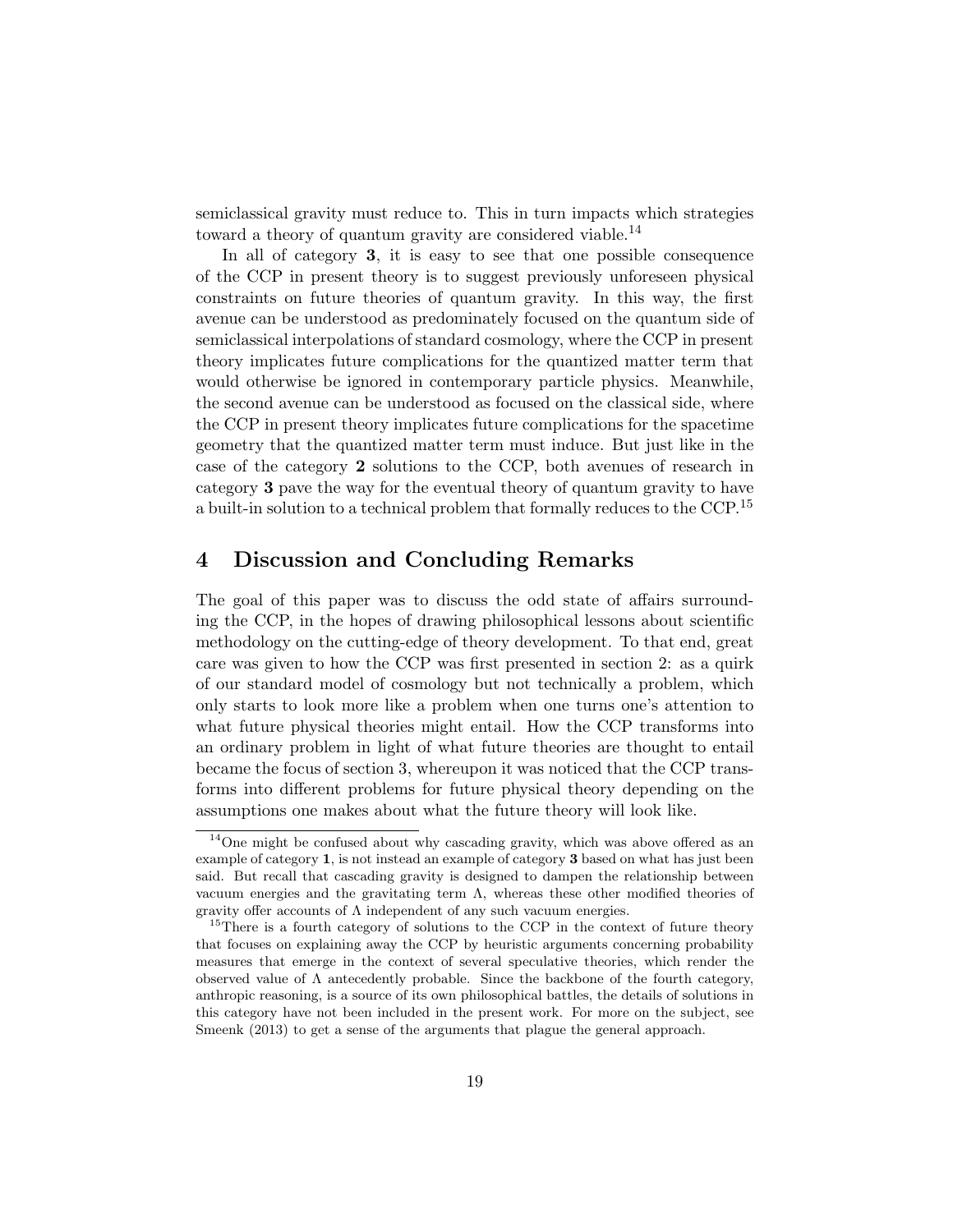This unifying feature of both the second and third categories– that the CCP of today will eventually take the form of an ordinary problem with an explicit solution already provided– suggests a general understanding of why it is that the CCP of today is treated by the theoretical physics community as a problem at the forefront of their field. Simply put, it is the reduction to the language of our present theories of (one of) the first theoretical problem(s) that the next physical theory will be expected to solve, above and beyond all of the other problems that it must also already solve (namely, all those that reduce to already-solved problems in our current best theories).

Weatherall (2011) identifies a similar story concerning the equivalence (according to Newtonian physics) of inertial and gravitational mass, where it was viewed as a problem that the two Newtonian quantities were empirically indistinguishable (even though it technically was not a problem for the theory). The solution (that is, an explanation of their observed equivalence) came in the context of GR, even though there is no equivalent problem in the language of GR to be solved (because there is no such thing as gravitational mass). Nonetheless, in the reduction of GR back to Newtonian physics, one may derive the equivalence of the two Newtonian quantities, which seems to count as a satisfying explanation in response to the original Newtonian problem. In this way, the development of GR is characterized as having solved an outstanding problem in physics, even though there was no explicit problem in the framework of Newtonian physics, and there is no coherent statement of the problem in GR (because the solution was somehow already built into the theory).

Weatherall (2011) uses this case to come to the conclusion that at least some problems in physics have the effect of shaping the next generation of research in the field, because their solutions involve departing from present theory and engaging in new theoretical developments. I am inclined to make a slightly stronger claim: some problems in physics are intended to shape the next generation of research in the field, because merely entertaining them as problems to be solved requires new theoretical initiatives by which to properly articulate them. The intense focus on the CCP in contemporary theoretical physics supports this claim. As a consequence of the community worrying about the apparent fine-tuning of  $\Lambda_0$  in light of certain natural semiclassical assumptions about the future of cosmology, multiple independent lines of theoretical inquiry have been developed, each of which features a sketch of future physical theory in which a newly articulated problem has been solved. Moreover, those sketches can be easily grouped, broadly, in terms of the additional assumptions that would warrant them as components of the next generation of physical theory.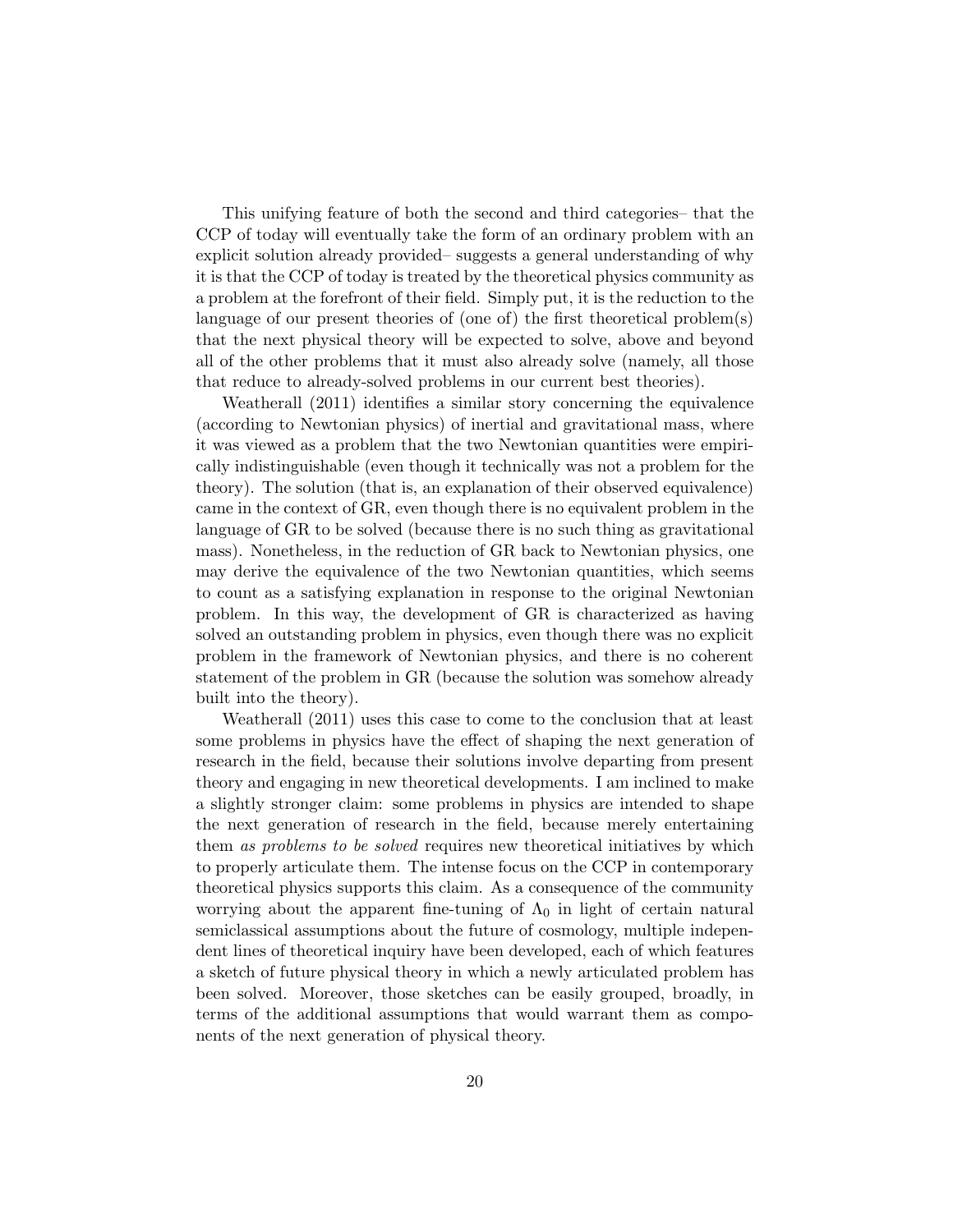But there is a more subtle comment to be made here about the process of theoretical development as it relates to scientific progress. In a landmark paper, Sklar (1975) introduced to the philosophical community the notion of methodological conservatism, which presumes that it is rational to believe a proposition that is largely supported by empirical evidence, but which also depends on the additional (unevidenced) belief that the proposition is a priori more plausible than other mutually exclusive propositions. This means that two agents who possess the same empirical evidence but who find different propositions antecedently plausible may rationally disagree. One obvious virtue of methodological conservatism is that it offers a potential justification of expert disagreement. In particular, it provides an account of how scientists engaged in theoretical research may rationally disagree about the future of their discipline. But although it can justify how it is that the ordinary scientific practice of expert disagreement is rationally permissible, it does not explain or contextualize the role of that scientific practice as a generic feature of the ongoing development of scientific theory.

It is in regards to this last point that the present paper can offer some parting philosophical insight. The case study of the CCP and its pairwise incompatible categories of solutions suggests that expert disagreement arises at least in the context of research problems like the CCP, which are not properly problems for our best contemporary theories. Different possible formal articulations of the problem require different assumptions about the next generation of physical theory, which are precisely the sorts of propositions that are largely evidenced by empirical research but whose adoption depends on their perceived plausibility. Thus, the theoretical community's treatment of the CCP can be understood as an instance of methodological conservatism in practice.

But then, we have already pointed out the strategic virtue of problems like the CCP: in the different contexts of having granted the different assumptions, theorists are in the position to explore different possible extensions of contemporary theory that do everything the current theories do plus solve an additional technical problem in the field. Moreover, the additional technical problem in the field now solved was also, by design, never a proper problem before. The theorist who provides a solution to that new problem is therefore in the position to claim that, on the basis of well-evidenced contemporary theory and some antecedently plausible assumption about future theory based on the current theory, they have developed some new theoretical initiative whose solved problems include the current theory's solved problems as a proper subset. That is, the theorist has an obvious claim toward having made progress in the field, conditional on their theoretical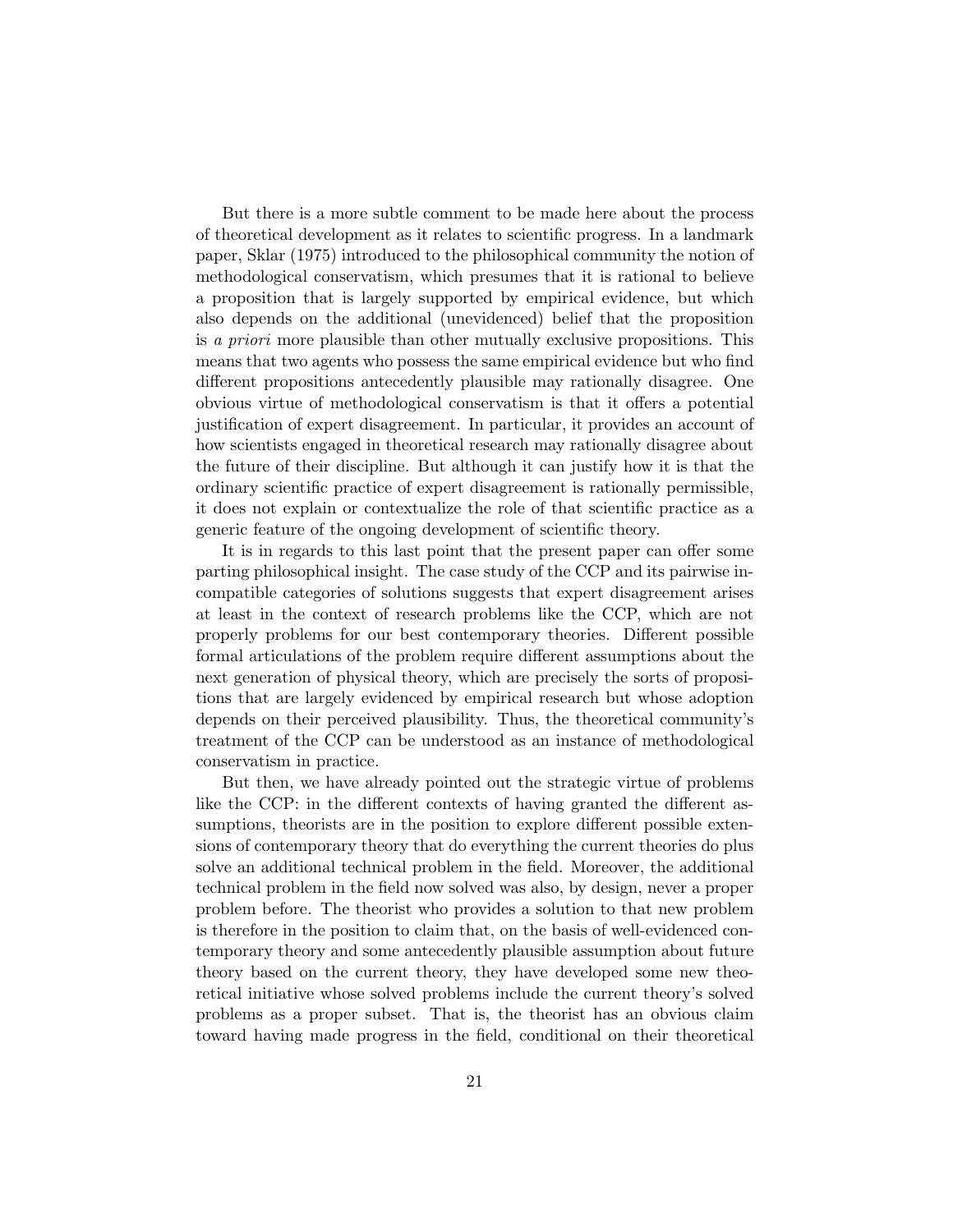initiative being accepted as a part of the next generation of physical theory.

Taking a step back, it is clear that by virtue of being entertained as problems, worries like that of the CCP in our current best theories engender methodologically conservative theoretical initiatives that feature markers of progress in the field. That is to say, the CCP is not meant to be solved; rather, it is meant to illuminate the possible paths forward from current theories to future, more sophisticated theories.

## A If the CCP Were a Problem For Standard Cosmology, Here Would Be a Solution

The purpose of this section is to demonstrate, in brief, that from the position where the CCP would be, truly, a problem for the standard model of cosmology, there is a ready solution available that interprets  $\Lambda = \Lambda_0$  simply as a physical constant, explicitly rejecting the notion that vacuum energies gravitate and therefore preventing any problems down the road reconciling new and improved calculations of such quantities with  $Λ$ . The exposition primarily follows Earman (2003), Ellis et al. (2011), and Earman (2016) in considering unimodular approaches to classical gravity (where  $\lambda$  in the former's treatment and  $\hat{\Lambda}$  in the latter two's treatments are just our lovable  $\Lambda_0$ in other forms).

First, consider what it would mean for the CCP to be a problem for the standard model of cosmology. I take it that for the CCP to be a problem for a particular theory, there would need to be some empirical observation that is in tension with theoretical expectations that follow from setting  $\Lambda_0$ to its otherwise necessary value.<sup>16</sup> From Equation 2, it follows that there would be a problem were it the case that some physical theory warrants a restriction on  $\Lambda_0$  such that:

$$
\frac{\Lambda - \Lambda_0}{8\pi}g_{ab} \neq T_{ab}^{(\gamma + \delta + \zeta + \dots + \theta)}
$$

for some range of values for  $\Lambda$  and  $T_{ab}^{(\gamma+\delta+\zeta+\ldots+\theta)}$ , whereupon both such terms are found to assume particular values within those ranges. If this state of affairs were to obtain, then the observation of  $\Lambda$  and the calculation of  $T_{ab}^{(\gamma+\delta+\zeta+\ldots+\theta)}$  would doom the standard model of cosmology. As

<sup>&</sup>lt;sup>16</sup>This is certainly the intuition behind quotes about skepticism toward the CCP like that given from Earman (2001) above, where the target of skepticism is the extent to which there is a demonstrated conflict between current theoretical predictions and empirical observations.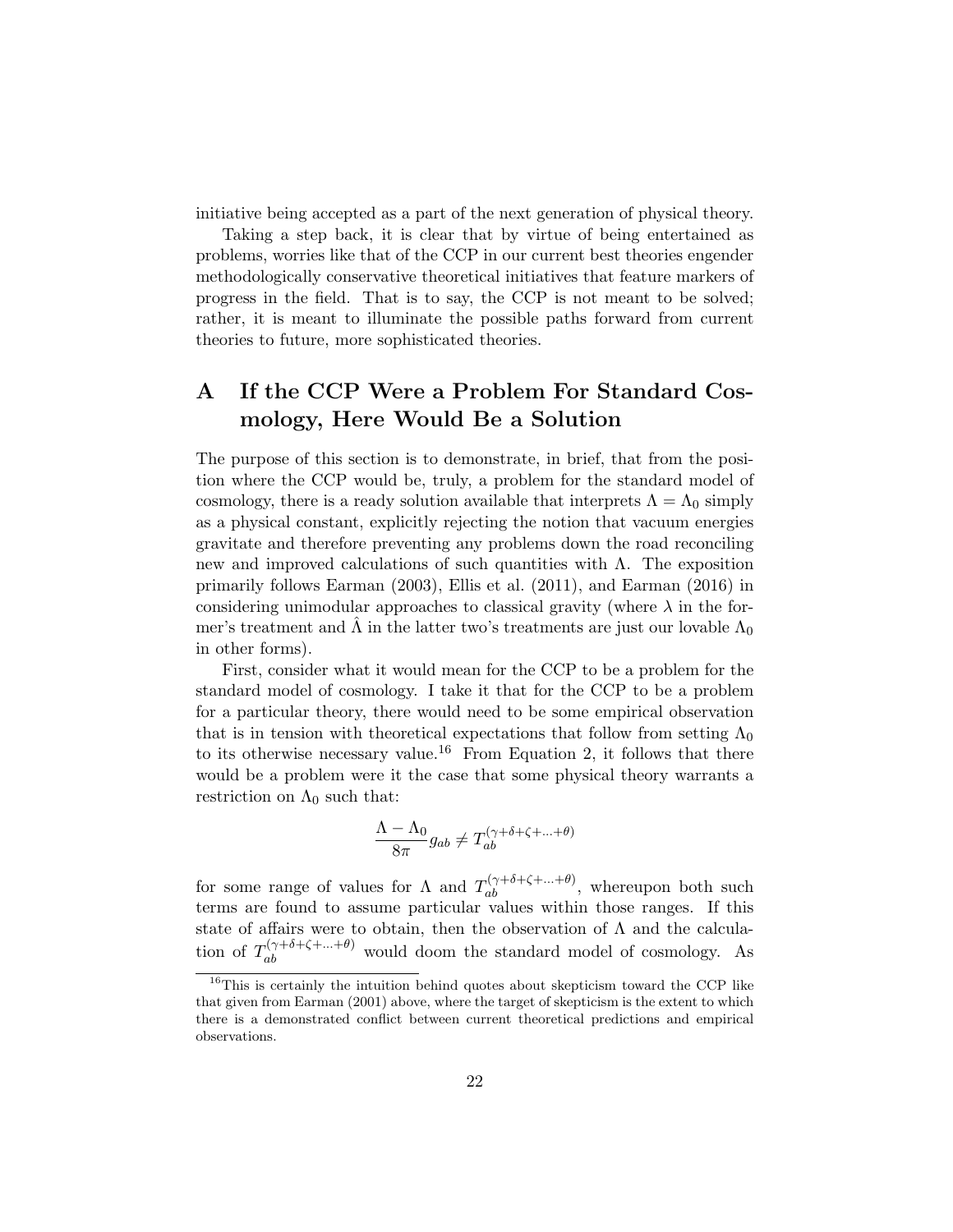has already been discussed, insofar as one fears that  $\Lambda_0$  is fine-tuned, it must be because such a conflict is somehow plausible. But if there were a way to undermine the relationship expressed in Equation 2 between the potential vacuum energy contributions and  $\Lambda$  (and so, subsequently,  $\Lambda_0$ ), this supposed problem could be suitably avoided. In fact, this is just what unimodular approaches to GR promise.

Unimodular approaches to GR consider a trace-free restriction of the EFE (as presented in Equation 1, without  $\Lambda$ ) in conjunction with the premise that  $\nabla^b T_{ab} = 0^{17}$  It has often been claimed that as a consequence of this reformulation of GR, vacuum energies are teased apart from the other contributions to the stress-energy tensor (and so for our purposes, it suitably undermines Equation 2). More generally though, it shifts the interpretation of  $\Lambda_0$  from being a bound variable determined by Equation 2 to being a free variable used to fit the model to data. This works (in brief) as follows.

Taking the trace of Equation 1 yields  $R-\frac{1}{2}$  $\frac{1}{2}(n * R) = 8\pi T$  where *n* is the dimension of the spacetime manifold and  $T = Tr(T_{ab})$ , the trace of the stress-energy tensor. In the special case of a four-dimensional manifold, this reduces to  $-R = 8\pi T$ . For convenience, express this as  $-\frac{1}{4}R = 8\pi * \frac{1}{4}$  $rac{1}{4}T$ . The trace-free restriction of the EFE without  $\Lambda$  in four dimensions thus yields  $R_{ab} - \frac{1}{2}Rg_{ab} - (-\frac{1}{4}Rg_{ab}) = 8\pi T_{ab} - 8\pi \frac{1}{4}$  $\frac{1}{4}Tg_{ab}$ . Partially simplifying the expression, we arrive at

$$
R_{ab} - \frac{1}{2} R g_{ab} + \frac{1}{4} (R + 8\pi T) g_{ab} = 8\pi T_{ab}
$$
 (3)

From the second Bianchi identity and the assumed conservation of momentumenergy (which we no longer get for free), differentiating Equation 3 according to  $\nabla^b$  (and subsequently multiplying through by 4) gives

$$
\nabla^a (R + 8\pi T) = 0
$$

and so  $R + 8\pi T$  is a constant of integration (which we can represent as a constant  $\Lambda_0$  multiplied by a factor of 4). Returning to the trace-free EFE as represented by Equation 3, one may use this constant of integration in place of the trace of  $T_{ab}$  to yield

$$
R_{ab} - \frac{1}{2} Rg_{ab} + \Lambda_0 g_{ab} = 8\pi T_{ab}
$$

 $17$ Recall that this constraint represents the conservation of momentum-energy, which was previously guaranteed by the geometry of the full-blown EFE. In unimodular approaches, stipulating it as an independent assumption is needed to recover the full expressivity of GR.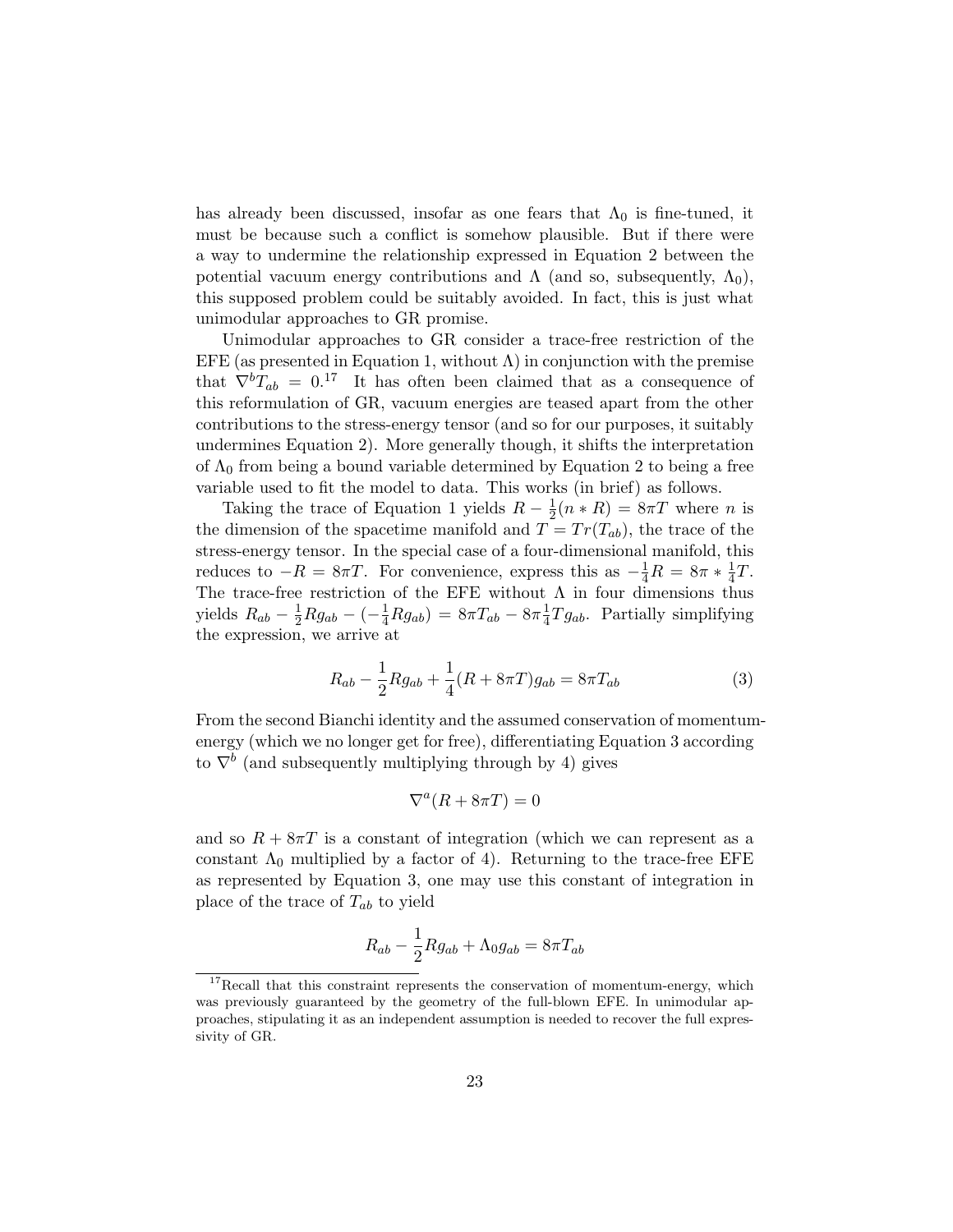which resembles the full-blown EFE with a cosmological constant in precisely the form as we first introduced it, and so  $\Lambda_0$  can easily play the role that was originally intended of  $\Lambda$ .

Nonetheless, using  $\Lambda_0$  in this way requires us to identify models of cosmology in terms of equivalence classes of standard cosmological models with a given metric that satisfy the condition  $R + 8\pi T = 4\Lambda_0$ . In the case of the standard model of cosmology, now an equivalence class of perturbed FLRW spacetimes satisfying  $R + 8\pi T = 4\Lambda_0$ , just one of those spacetimes is expected to obtain in our own backyard. And so, empirically detecting the value we ought to assign to the constant parameter  $\Lambda_0$  amounts to selecting which of the equivalence class is relevant to our particular empirical circumstance. This is no more spectacular than the analogous activity of empirically determining which spring constant correctly reproduces the behavior of one spring, rather than of another.

And meanwhile, any vacuum energy terms can be absorbed into the value assigned to  $\Lambda_0$ . There are two common ways of thinking about what this means. The first way is that vacuum energy terms do not gravitate, because the stress-energy of such vacuum sources is not trace-free (and so any metrical terms decouple from the total stress-energy tensor), but Earman (2016) sheds doubt on this view, arguing that the contributions of such vacuum sources are smuggled in. The second way consists of reasoning in analogy with Equation 2: whatever empirical access we have to  $\Lambda_0$  is dependent on our theoretical understanding of the presence of vacuum contributions. But unlike what was the case in Equation 2,  $\Lambda_0$  is no longer interpreted as counteracting the vacuum contributions to result in the effective term  $\Lambda$ ; rather, its role is merely in specifying which of the equivalence class of cosmological models represents that which obtains in our present universe, whether or not our present universe is thought to have vacuum energies.

In this way, category 1 solutions can be understood as circumventing the apparent fine-tuning of  $\Lambda_0$  from current theory onward by undermining the connection between  $\Lambda$  and any contributions to  $T_{ab}^{(total)}$  (including those which may arise as predictions in QFT). Approaches in this category come at the cost of formally interpreting  $\Lambda = \Lambda_0$  as a freely-varying fit parameter over an equivalence class of cosmological models. As was mentioned in the body of the paper, the most notable feature of this approach is that the cosmological community by and large does not view it as an adequate redress to the CCP, even though it seemingly eradicates any construction of the worry.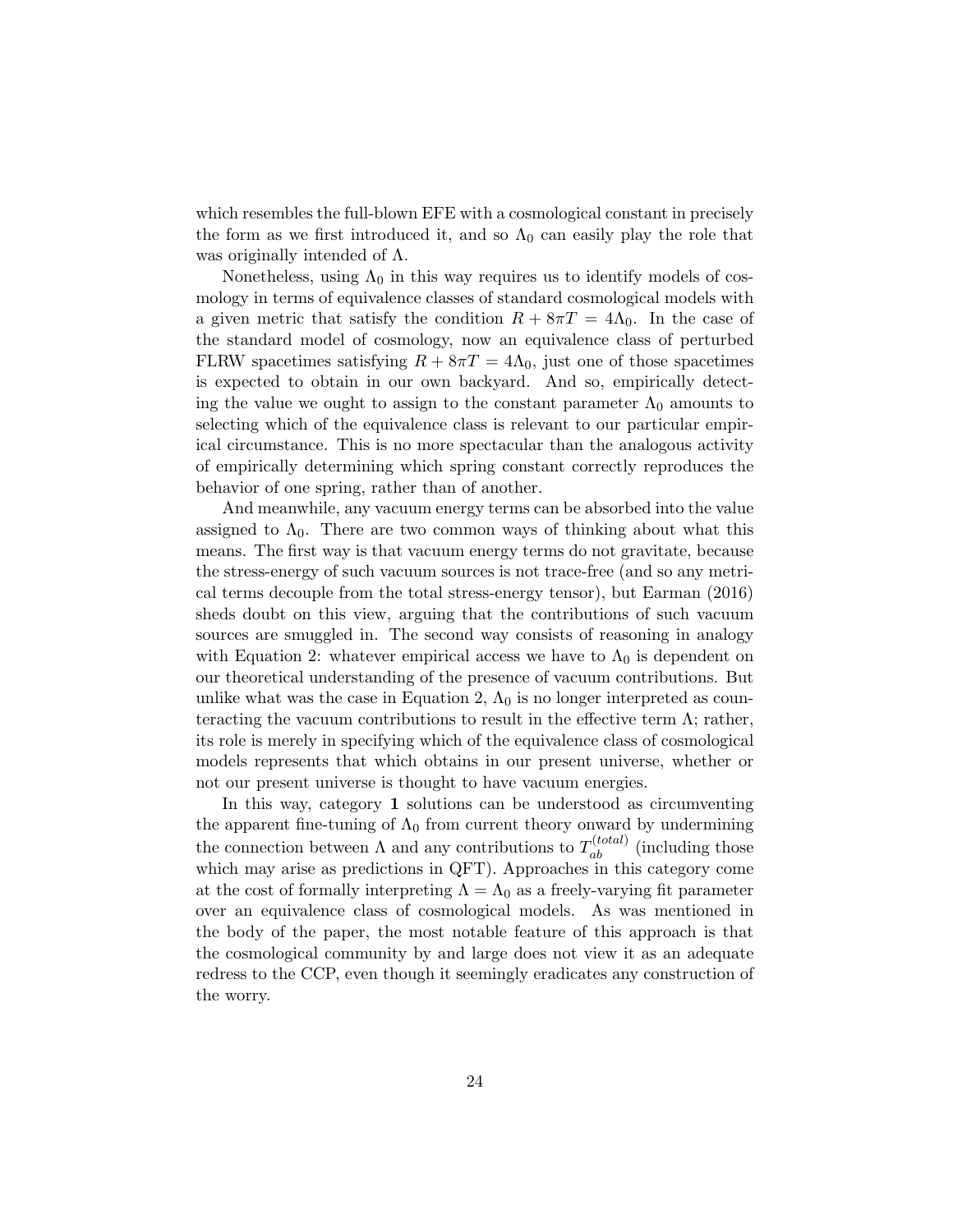### References

- Afshordi, Niayesh (2008). "Gravitational Aether and the thermodynamic solution to the cosmological constant problem." arXiv preprint arXiv:0807.2639.
- Aldrovandi, R and JG Pereira (1998). "A Second Poincare'Group." arXiv preprint gr-qc/9809061.
- Aldrovandi, R and JG Pereira (2009). "de Sitter special relativity: effects on cosmology." Gravitation and Cosmology, 15 (4), 287–294.
- Almeida, JP Beltrán, CSO Mayor, and JG Pereira (2012). "De sitter relativity: a natural scenario for an evolving  $\Lambda$ ." Gravitation and Cosmology,  $18(3)$ , 181–187.
- Bianchi, Eugenio and Carlo Rovelli (2010). "Why all these prejudices against a constant?." arXiv preprint arXiv:1002.3966.
- Curiel, Erik (2016). "A Simple Proof of the Uniqueness of the Einstein Field Equation in All Dimensions." *arXiv preprint arXiv:1601.03032*.
- De Rham, Claudia, Stefan Hofmann, Justin Khoury, and Andrew J Tolley (2008). "Cascading gravity and degravitation." Journal of Cosmology and Astroparticle Physics, 2008 (02), 011.
- DeWitt, Bryce S (1975). "Quantum field theory in curved spacetime." Physics Reports, 19 (6), 295–357.
- Dvali, Gia, Stefan Hofmann, and Justin Khoury (2007). "Degravitation of the cosmological constant and graviton width." Physical Review D,  $76(8)$ , 084006.
- Earman, John (2001). "Lambda: The constant that refuses to die." Archive for History of Exact Sciences, 55 (3), 189–220.
- Earman, John (2003). "The cosmological constant, the fate of the universe, unimodular gravity, and all that." Studies in History and Philosophy of Science Part B: Studies in History and Philosophy of Modern Physics,  $34(4)$ , 559-577.
- Earman, John (2016). "Trace-Free Gravitational Theory (aka Unimodular Gravity) for Philosophers: How Meta-Physics Can Be Transmuted Into Physics." UNPUBLISHED– DO NOT CITE.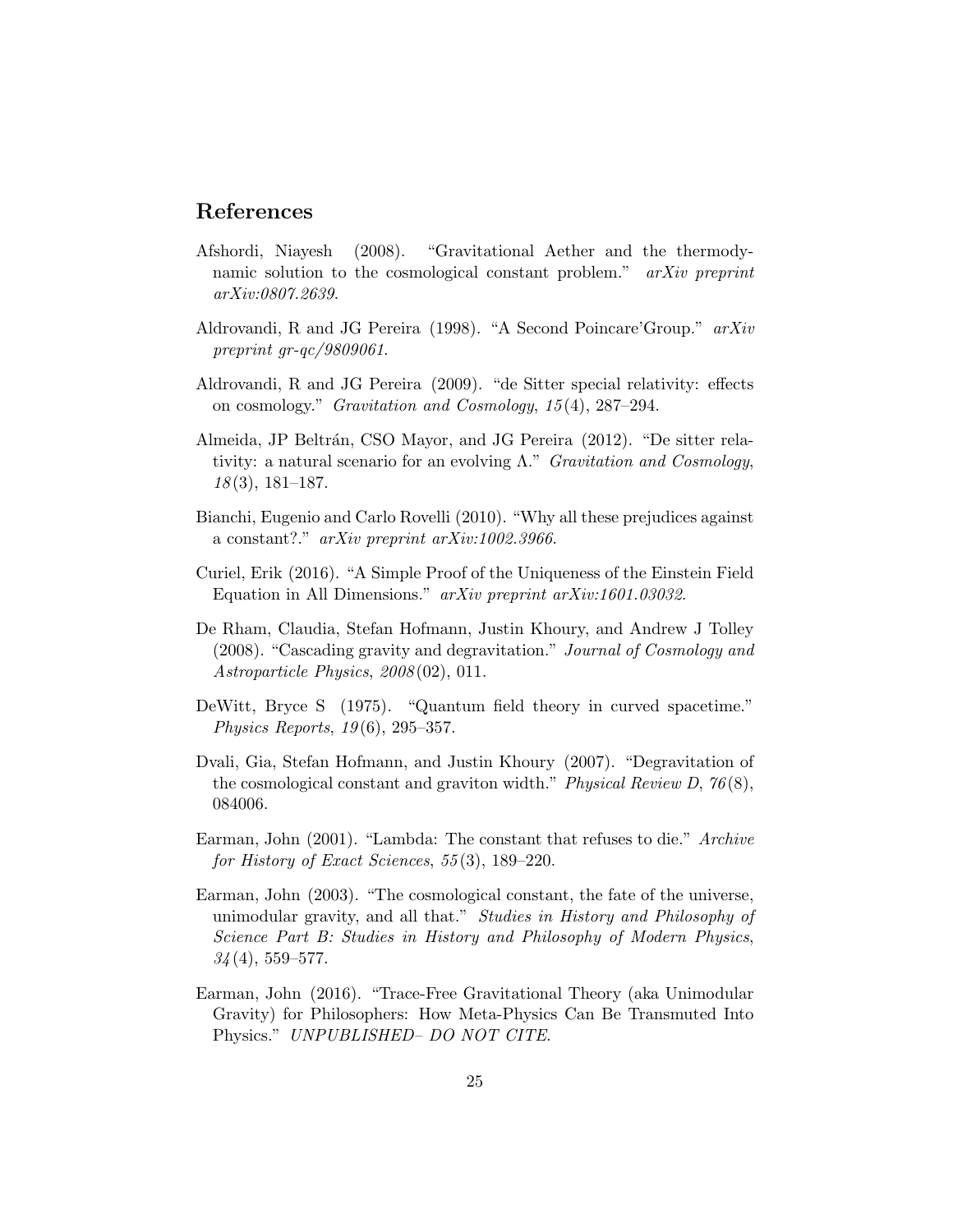- Ellis, George FR, Henk Van Elst, Jeff Murugan, and Jean-Philippe Uzan (2011). "On the trace-free Einstein equations as a viable alternative to general relativity." Classical and Quantum Gravity, 28 (22), 225007.
- Frieman, Joshua A, Michael S Turner, and Dragan Huterer (2008). "Dark Energy and the Accelerating Universe." Annual Review of Astronomy and Astrophysics, 46, 385–432.
- Hollands, Stefan and Robert M Wald (2008). "Quantum field theory in curved spacetime, the operator product expansion, and dark energy."  $In$ ternational Journal of Modern Physics D, 17 (13n14), 2607–2615.
- Hollands, Stefan and Robert M Wald (2010). "Axiomatic quantum field theory in curved spacetime." Communications in Mathematical Physics,  $293(1), 85-125.$
- Kachru, Shamit, Renata Kallosh, Andrei Linde, and Sandip P Trivedi (2003). "De Sitter vacua in string theory." Physical Review D,  $68(4)$ , 046005.
- Kamenshchik, Alexander, Ugo Moschella, and Vincent Pasquier (2001). "An alternative to quintessence." Physics Letters B, 511 (2), 265–268.
- Kragh, Helge (2012). "Preludes to dark energy: zero-point energy and vacuum speculations." Archive for history of exact sciences,  $66(3)$ , 199– 240.
- Malament, David B (2012). Topics in the foundations of general relativity and Newtonian gravitation theory. University of Chicago Press.
- Martin, Jerome (2012). "Everything you always wanted to know about the cosmological constant problem (but were afraid to ask)." Comptes Rendus Physique,  $13(6)$ , 566–665.
- Moyassari, Parvin and Masato Minamitsuji (2013). "Degravitation features in the cascading gravity model." Physical Review D,  $88(2)$ , 024043.
- Rugh, Svend E, Henrik Zinkernagel, and Tian Yu Cao (1999). "The Casimir effect and the interpretation of the vacuum." Studies in History and Philosophy of Science Part B: Studies in History and Philosophy of Modern Physics,  $30(1)$ , 111–139.